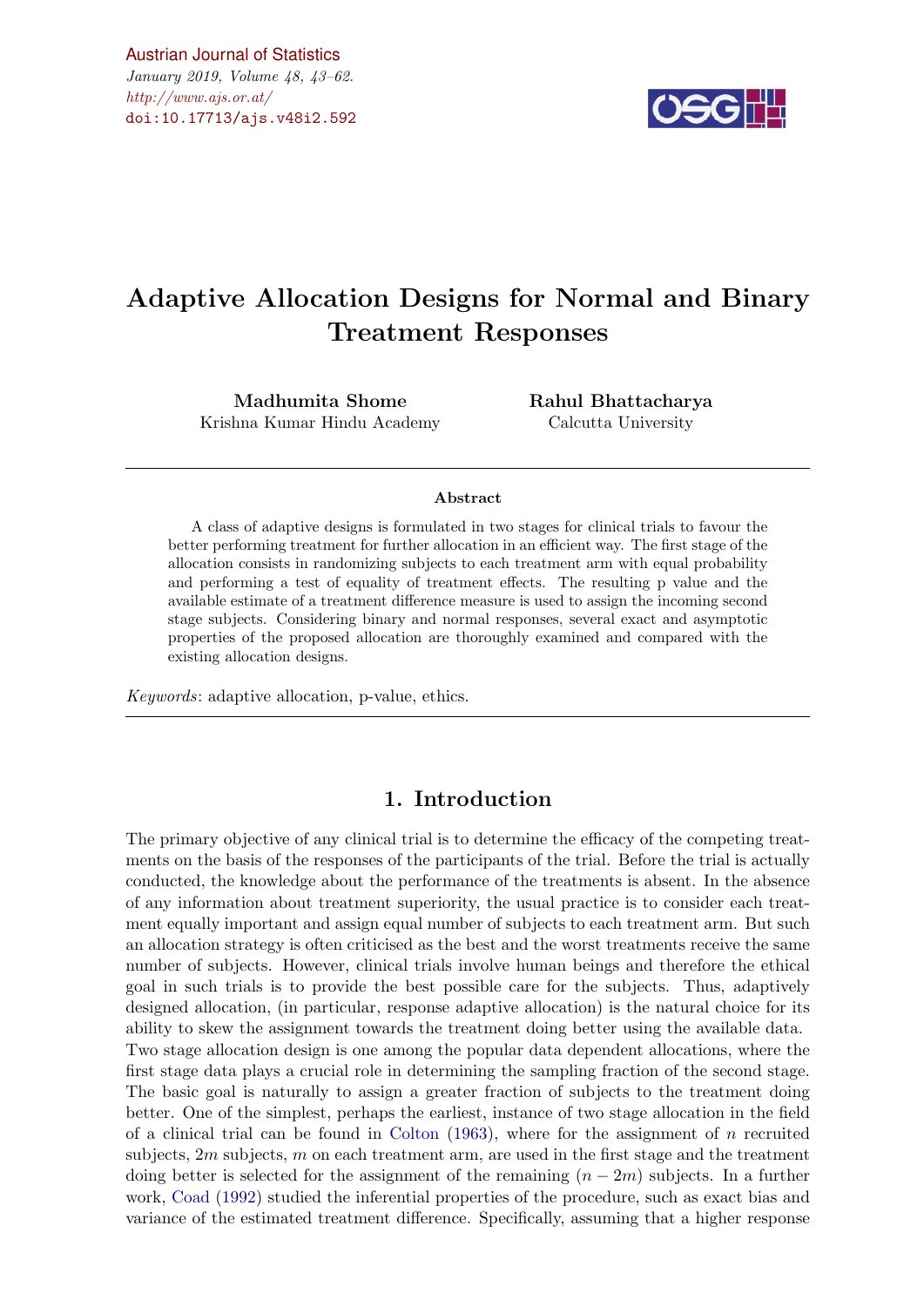is desirable, Coad considered the treatment producing the higher observed mean response in the first stage as better performing and suggested to assign the subjects of the second stage exclusively to this treatment. However, treatment assignments for the second stage subjects become perfectly predictable and hence lacks randomization [\(Atkinson and Biswas](#page-18-2) [\(2014\)](#page-18-2), [Antognini and Giovagnoli](#page-18-3) [\(2015\)](#page-18-3)). Moreover, the best performing treatment after the first stage is decided through an examination of the sign of the estimated treatment difference and ignores the further information contained in the magnitude. Consequently, large as well as small positive values of the differences are given the same importance. [Bandy](#page-18-4)[opadhyay and Bhattacharya](#page-18-4) [\(2006\)](#page-18-4) and [Bandyopadhyay and Bhattacharya](#page-18-5) [\(2007\)](#page-18-5) identified these issues and incorporating randomization in a convenient way, developed an ethical allocation after sequential determination of the first stage sampling allocation fraction. In further works, [Bandyopadhyay, Biswas, and Bhattacharya](#page-18-6) [\(2009\)](#page-18-6) and [Bandyopadhyay, Biswas, and](#page-18-7) [Bhattacharya](#page-18-7) [\(2010\)](#page-18-7) used optimum design theory to develop ethical allocation for survival outcomes incorporating randomization in the second stage, where a prefixed allocation function is estimated on the basis of the first stage data and/ or incoming patients' covariate. However, in a recent work, [Bhattacharya and Shome](#page-18-8) [\(2015\)](#page-18-8) developed a two stage allocation procedure using the sufficient statistics based on the first stage data in a convenient way. To be specific, they used a decreasing function of the p value of a test of equality of treatment effects based on the first stage data to set the allocation probability of each subject of the second stage. The second stage allocation was fully randomized but the randomization probability remained the same. The present work develops an adaptive allocation procedure in two stages, where apart from being a function of the p value of a test of equality of treatment effects based on the first stage data, the second stage randomization probabilities are continuously updated after each response of the second stage assignments. The allocation procedure together with the related properties are discussed in Section 2 giving emphasis on the asymptotic properties. Considering binary and continuous treatment outcomes, the performance of the proposed procedure is compared with some relevant competitors in Section 3. Redesigning a real clinical trial adopting the proposed methodology is also added in Section 3. Finally Section 4 concludes with a discussion of a few relevant issues.

# 2. The allocation design

#### 2.1. The general allocation function

Consider a clinical trial with two competing treatments (say, treatments  $A$  and  $B$ ) and sequentially arriving subjects. A total of  $n$  subjects are to be assigned in two stages to accomplish certain objectives. The first stage assigns a total of  $2m$  subjects to treatments  $A$  and  $B$  with equal probability (i.e.  $\frac{1}{2}$ ) to get an initial idea about the treatment performances. We suggest to assign the  $i + 1$  th subject of the second stage  $(i \geq 0)$  to treatment A with probability  $\pi_{mi}$ , where  $\pi_{mi}$  depends on the first stage data together with the allocation and response data of the i assigned subjects of the second stage. For a worthwhile determination of  $\pi_{mi}$ , we assume that a higher response is desirable and consider a statistic  $T_m$  based on the first stage data for an evaluation of the null hypothesis of equality of treatment effects with  $p_m$ as the corresponding p value. Also suppose that  $\Delta_{mi}, i \geq 1$  is a strongly consistent sequence of estimates of a treatment effect measure  $\Delta$  (to be specified later), based on the first stage data and the allocation and response information available so far. Use of currently available estimate of treatment effect for the allocation of subjects was considered in [Bandyopadhyay](#page-18-9) [and Biswas](#page-18-9) [\(2001\)](#page-18-9) with the goal of favouring the better performing treatment. But assigning more to the better performing treatment makes the allocation unbalanced and hence causes, in general, a significant loss in power. Therefore, as a trade off between favouring the better performing treatment and loss of statistical precision, we suggest to use the p value based on the first stage together with the available estimate of the treatment effect measure. Thus a sensible choice of  $\pi_{mi}$  should be a function of both  $p_m$  and  $\Delta_{mi}$ , that is  $\pi_{mi} = \phi(p_m, \Delta_{mi})$  for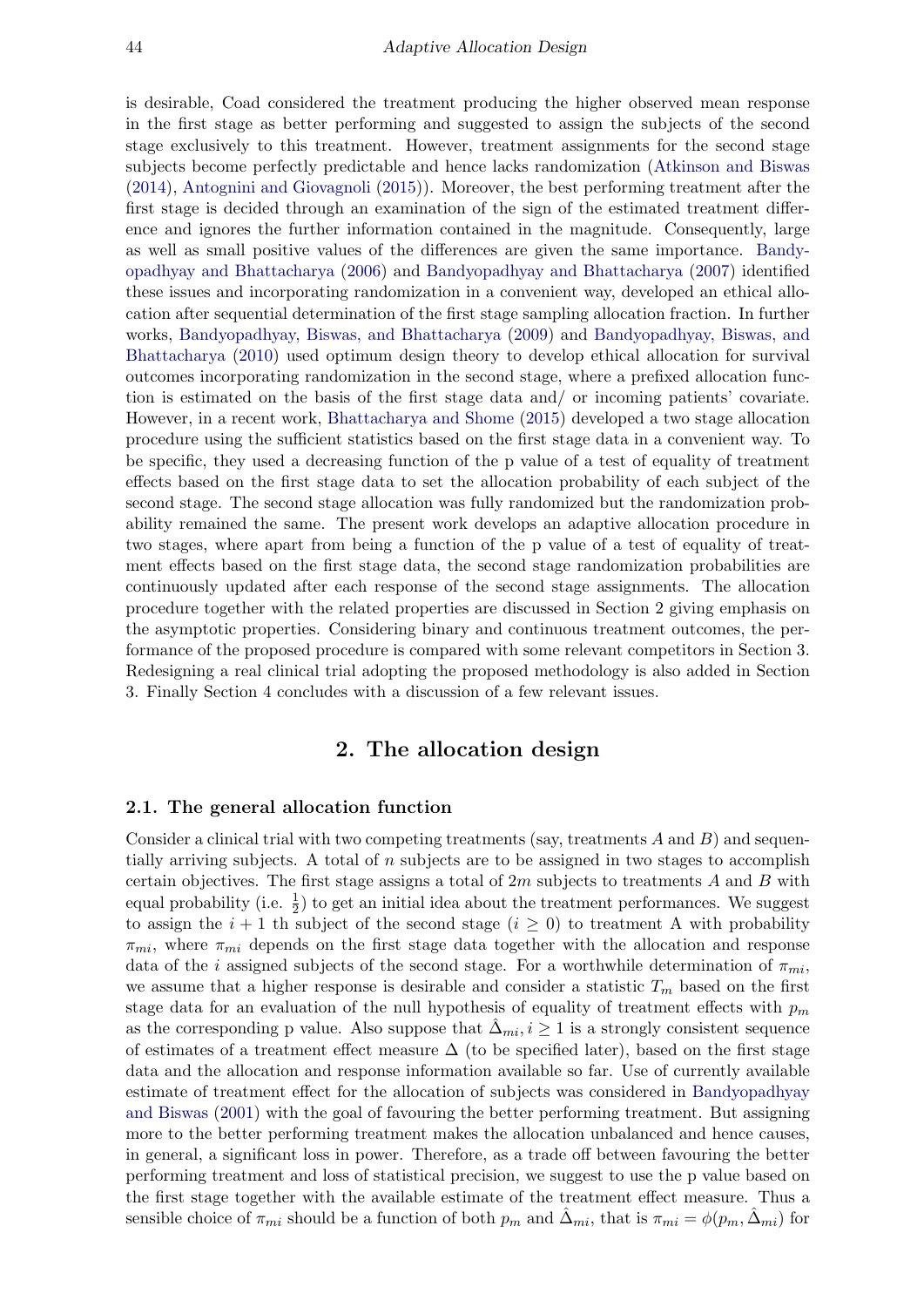some function  $\phi$ .

The most important task, is therefore, to suggest meaningful choices of  $\phi$  following a thorough investigation of the properties. First of all, we note that the lower the value of  $p_m$ , the stronger is the evidence against  $H_0$  and hence the more is the importance of the second stage data for further allocation. Thus it seems reasonable to assume  $\pi_{mi}$  as a non-increasing function of  $p_m$  for fixed  $\Delta_{mi}$ . Again for any  $i, \Delta_{m,i+1} \geq \Delta_{m,i}$  indicates higher superiority of treatment A at stage  $i+1$  than at stage i and hence an increased probability of assignment to treatment A at stage  $i + 1$  than stage i is preferable. This naturally suggests that a desirable choice of  $\phi$  must be non-decreasing in the estimates of the treatment effect measure for fixed  $p_m$ . However, treatment effect measure is, in general, unbounded and hence we use a reasonable monotonic and bounded function of the estimated treatment effect. Since we need to maintain a reasonable ordering in allocation probability, the most obvious choice of such a function becomes the distribution function of a random variable. Thus, we need a function  $\phi(x, y) \in [0, 1]$  defined for  $x \in [0, 1]$  and  $y \in [0, 1]$  such that  $\phi$  is non-increasing in x for fixed y and non-decreasing in y for fixed x. We provide below three such choices of  $\phi$  considering different requirements.

For a meaningful development, assume that  $\mu_k$  is the effect measuring parameter for treatment k, k=A,B and consider testing  $H_0: \mu_A = \mu_B$  against the one sided alternative  $H: \mu_A > \mu_B$ . If we denote the p value related to testing  $H_0$  against H by  $p_m$ , then an allocation probability for incoming second stage patient could be,

$$
\phi^{(1)}(p_m, \hat{\Delta}_{m,i+1}) = 1 - p_m. \tag{1}
$$

The above choice of  $\phi$  is decreasing in  $p_m$  and provides the allocation design of [Bhattacharya](#page-18-8) [and Shome](#page-18-8) [\(2015\)](#page-18-8), where the allocation probability is not updated after the first stage and hence is independent of any  $\Delta_{m,i}$ .

With an aim to provide an allocation depending on both, the p value  $p_m$  and the sequence of updated estimates  $\Delta_{m,i}, i \geq 1$ , we suggest the following allocation probability

$$
\phi^{(2)}(p_m, \hat{\Delta}_{m,i+1}) = \left\{ G(\hat{\Delta}_{m,i}) \right\}^{w_{1m}},
$$
\n(2)

where G is a distribution function and  $w_{1m}$  is a function of  $p_m$  controlling the influence of the first stage outcome on the second stage allocation. It is easy to observe that a constant  $w_{1m}$ outweighs the importance of the first stage and hence a suitable function of  $p_m$  is appropriate. The choice (2) depends on  $\Delta_{mi}$  and meets all the necessary requirements provided  $w_{1m}$  is an increasing function of  $p_m$ . However, the author's choice for  $w_{1m}$  is  $p_m + \frac{1}{2}$  $\frac{1}{2}$ , a linear function of  $p_m$  with positive slope.

Finally, considering G as a distribution function and  $w_{2m}$ , a convenient function of  $p_m$ , we suggest the following second stage allocation probability

$$
\phi^{(3)}(p_m, \hat{\Delta}_{m,i+1}) = \frac{1}{2} w_{2m} + \frac{1}{2} G(\hat{\Delta}_{m,i}).
$$
\n(3)

Now for a meaningful determination of  $w_{2m}$ , consider testing  $H_0: \mu_A = \mu_B$  against the one sided alternative  $H'$ :  $\mu_A < \mu_B$ . If  $p_m$  is the p value associated to testing  $H_0$  against H, defined earlier, then  $1 - p_m$  can be regarded as the p value based on the same data related to testing  $H_0$  against  $H': \mu_A < \mu_B$ . Thus for a chosen significance level 100 $\alpha$ %, a value of  $p_m$  less than  $\alpha$  indicates a strong support for  $\mu_A > \mu_B$ , whereas a value of  $1 - p_m$  less than  $\alpha$  gives a strong support in favour of  $\mu_A < \mu_B$ . Combining, we observe that the data gives strong support in favour of  $\mu_A > \mu_B$  or  $\mu_A < \mu_B$  as  $p_m < \alpha$  or  $p_m > 1 - \alpha$ ; otherwise the data gives evidence in favour of  $\mu_A = \mu_B$ , that is, equality of treatment effects. Therefore, for the assignment to treatment A, we must put a higher weight for  $p_m < \alpha$  and a lower weight for  $p_m > 1 - \alpha$ . Moreover, for  $p_m$  lying between  $\alpha$  and  $1 - \alpha$ , equal weights to both the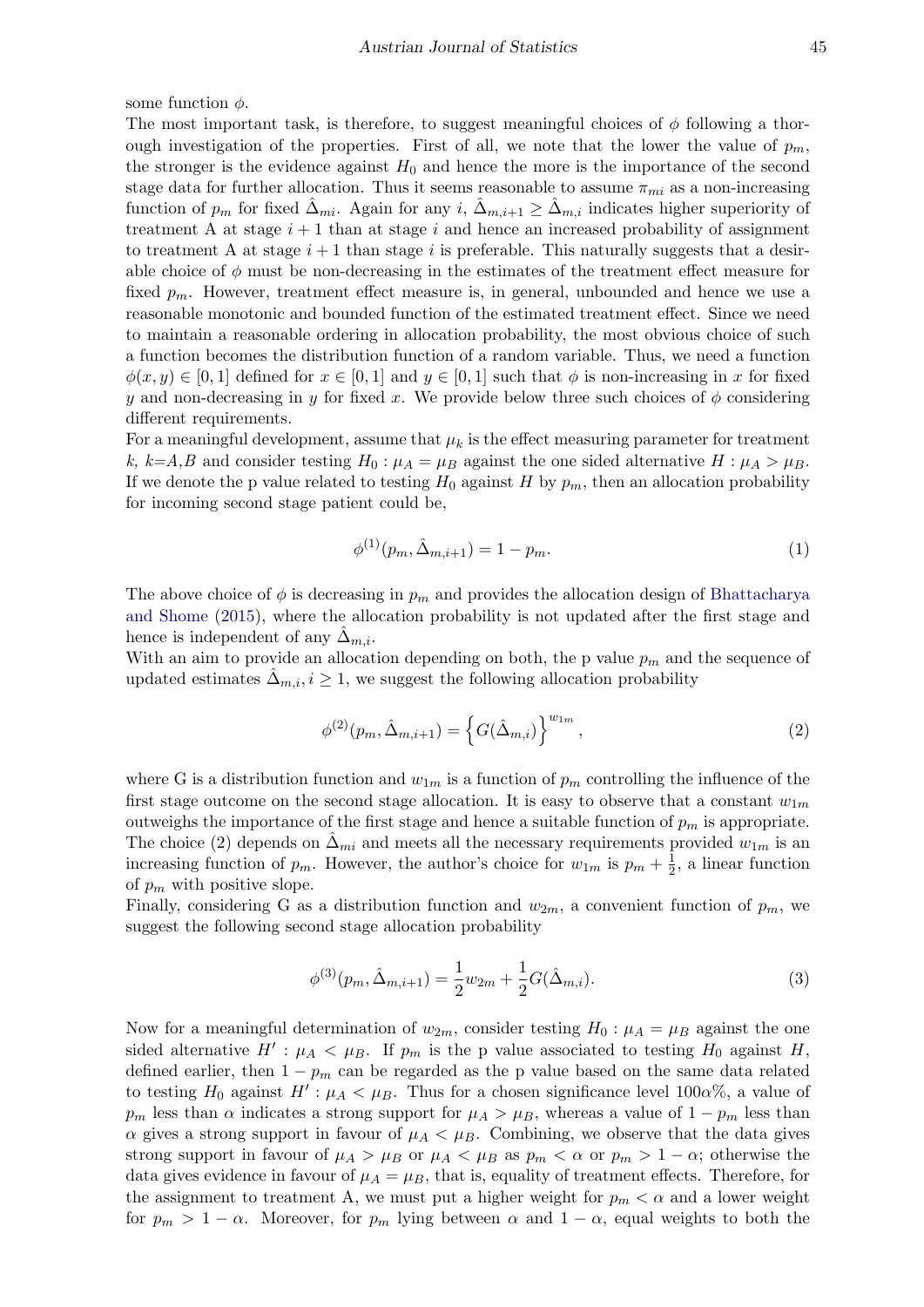treatments are reasonable. This naturally suggests to use

$$
w_{2m} = 1 \text{ if } p_m < \alpha
$$
  
=  $\frac{1}{2}$  if  $\alpha \le p_m \le 1 - \alpha$   
= 0 if  $p_m > 1 - \alpha$ .

But such a choice does not always ensure unpredictability of treatment assignments and hence leads to selection bias [\(Rosenberger and Lachin](#page-18-10) [\(2002\)](#page-18-10)). Thus considering the fact that the lower values of  $p_m$  and  $1 - p_m$  indicate stronger evidence against the null hypothesis, we suggest the following

$$
w_{2m} = \frac{1}{2} \text{ if } \alpha \le p_m \le 1 - \alpha
$$
  
= 1 - p\_m otherwise,

and use it extensively for further development.

#### 2.2. Response driven choices of G and  $\Delta$

Now we come to the most crucial part of the development, that is, deciding an appropriate function G together with the form of treatment effect measure  $\Delta$ . Although any distribution function is appropriate as  $G$  but such a choice induces arbitrariness. Consequently, we closely examine the meaning of  $G(\tilde{\Delta}_{m,i})$  and observe that  $G(\tilde{\Delta}_{m,i})$  is nothing but the estimated proportion of skewing to treatment A for the next (i.e.  $(i+1)$  th) subject, that is, a measure of the magnitude by which treatment A is better than treatment B. If  $X_k$  denotes the continuous outcome measure for treatment  $k$ , then the natural amount of skewing is simply  $P(X_A > X_B)$  and hence an estimate can be used as  $G(\Delta_{m,i})$ . For example, if the outcome measure for treatment k has a  $N(\mu_k, \sigma_k^2)$  distribution, we have  $P(X_A > X_B) = \Phi\left(\frac{\mu_A - \mu_B}{\sqrt{\sigma^2 + \sigma^2}}\right)$  $\sigma_A^2 + \sigma_B^2$  $\bigg)$ , which suggests to take  $G = \Phi$ , the cumulative distribution function of a standard normal variable and  $\Delta = \frac{\mu_A - \mu_B}{\sqrt{2}}$  $\frac{A^{-\mu}B}{\sigma_A^2 + \sigma_B^2}$ . As another example, we get  $G(x) = \frac{x}{1+x}$ ,  $x \ge 0$  and  $\Delta = \frac{\mu_A}{\mu_B}$  when the response to treatment k is exponential with mean  $\mu_k$ . It is interesting to note that if the treatment effect measure is a difference measure (e.g. normal responses), G is symmetric about the origin but for a ratio based treatment effect measure (e.g. exponential responses), the corresponding choice of G has a median at unity.

Motivated by the above discussion, one will be interested in either of  $P(X_A > X_B)$  or  $P(X_A \geq X_B)$  to use as the skewing proportion when  $X_k$  has a  $Bernoulli(\mu_k)$  distribution. For independent Bernoulli responses  $X_A$  and  $X_B$ , it is easy to obtain  $P(X_A > X_B) = \mu_A(1-\mu_B)$ and  $P(X_A \ge X_B) = 1 - \mu_B(1 - \mu_A)$ . Now a close examination reveals that  $P(X_A > X_B)$ and  $P(X_A \geq X_B)$  can be both less than 50% even for  $\mu_A > \mu_B$ . Consequently, either  $P(X_A > X_B)$  or  $P(X_A \geq X_B)$  do not qualify as a reasonable skewing proportion. However, as an alternative, if we consider the average  $\frac{1}{2} \{ P(X_A > X_B) + P(X_A \ge X_B) \}$ , then we get the simplified expression  $\frac{1}{2} + \frac{1}{2}$  $\frac{1}{2}(\mu_A - \mu_B)$ . Naturally, the simplified expression can be looked upon as  $G(\Delta)$ , where  $\Delta = \mu_A - \mu_B$  and G is the distribution function of a uniform random variable over  $[-1, 1]$ . Then such an expression satisfies the requirements of a skewing proportion and hence can be used as a skewing proportion for binary responses. It is interesting to note that the resulting expression is nothing but the ridit function [\(Agresti](#page-17-0) [\(2010\)](#page-17-0))  $P(X_A > X_B) + \frac{1}{2}P(X_A = X_B)$  based on binary responses. Thus, depending on the response distributions we get unique choices of G and the form of treatment effect measure  $\Delta$ .

#### 2.3. The allocation in practice

With the allocation indicator  $\delta_i$  (= 1; if treatment A is assigned and = 0; otherwise) for the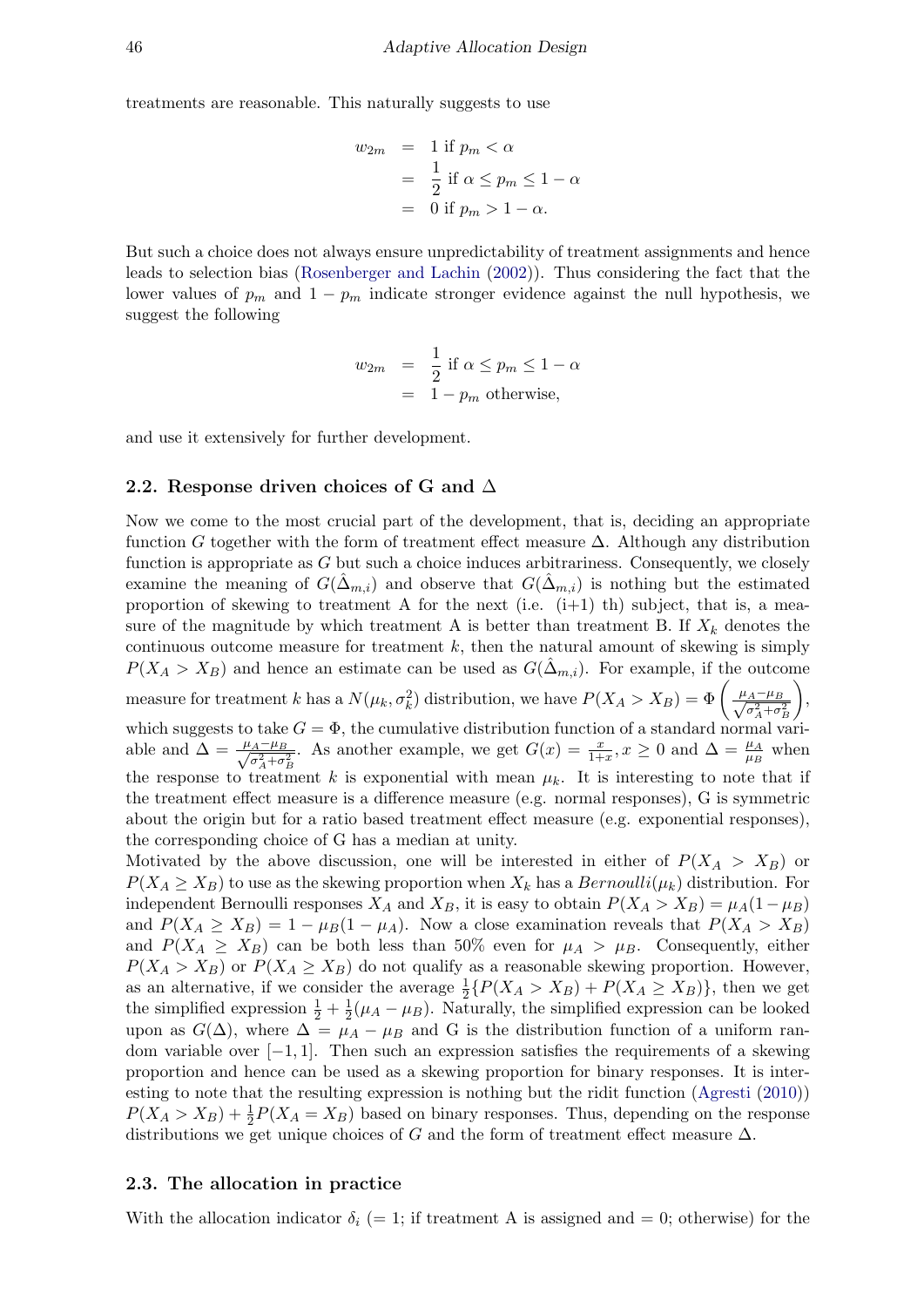i th subject, the allocation design can be described by the conditional probability

$$
P(\delta_{i+1} = 1 | \mathcal{F}_i) = \frac{1}{2} \text{ if } i \le 2m - 1;
$$
  
=  $\phi(p_m, \hat{\Delta}_{m,i}) \text{ if } i \ge 2m,$ 

where  $\mathcal{F}_i$  is the information contained in the response and allocation data up to and including those of the *i* th patient,  $i \geq 1$  with  $\phi$ ,  $p_m$  and  $\hat{\Delta}_{m,i}$  are as defined before. If n assignments are made following the above allocation procedure, then the observed number of subjects to treatment A is simply  $N_{An} = \sum_{i=1}^{n} \delta_i = n - N_{Bn}$ , where  $\delta_i$  are i.i.d Bernoulli variables with success probability  $\frac{1}{2}$  for  $i \leq 2m$ . But exact properties of  $\frac{N_{An}}{n}$  are not easy to express in tractable forms and therefore we proceed to examine the properties in large samples. For such an assessment, we assume  $m = [n\theta], 0 < \theta < \frac{1}{2}$ , where [x] represents the greatest integer in x so that as  $n \to \infty$ ,

$$
m \to \infty \text{ but } \frac{m}{n} \to \theta. \tag{4}
$$

The limiting value of the observed allocation proportion to treatment A,  $\frac{N_{An}}{n}$  can be found in Result A.2 of the Appendix.

## 3. Exploring the performance measures

Since a reasonable allocation design aims to balance the ethical and statistical needs, it becomes important to examine both the ethical and inferential aspects. However, use of  $P(X_A > X_B)$  or  $P(X_A > X_B) + \frac{1}{2}P(X_A = X_B)$  as  $G(\Delta)$  in the second stage is intended to assign more subjects to the better treatment.  $G(\Delta)$  makes the allocation far from the balanced and hence a loss in statistical power is expected. On the other hand, equal randomization at the first stage reduces the power loss. Since, the proposed allocation designs are conducted in two stages comprising equal and adaptive randomization, a balance between ethics and statistical precision can be anticipated. For an assessment of the proposed designs from both the viewpoints(i.e. ethics and precision), we use the following measures

- The expected number of allocation to treatment A,  $E(N_{An})$  (denoted by  $ENA_A$ ) along with its standard deviation and
- The power of a test of the equality of treatment effects and
- Error rate.

Considering normal and binary treatment responses, the above measures are computed for the proposed and competing allocation designs. In subsequent parts of this section, we refer the designs  $(1)$ ,  $(2)$  and  $(3)$  by D3, D1 and D2, respectively.

#### 3.1. Normal responses

Suppose the response of patients to treatment k has a normal distribution with mean  $\mu_k$  and variance  $\sigma_k^2$ ,  $k = A, B$ . Then the hypotheses of equality of treatment effects can be expressed as  $H_0: \mu_A = \mu_B$ . If  $T_m$  is a statistic based on the first stage data relevant to the testing problem with  $T_m^{obs}$  as its observed value then  $p_m$  can be expressed as  $P(T_m \geq T_m^{obs}|H_0)$ . For normal responses with unknown and unequal variances, the natural choice of  $T_m$  is the Welch's t-statistic [\(Lehmann and Romano](#page-18-11) [\(2005\)](#page-18-11)), defined by

$$
T_m = \sqrt{m} \frac{\bar{X}_{Am} - \bar{X}_{Bm}}{\sqrt{s_{Am}^2 + s_{Bm}^2}}
$$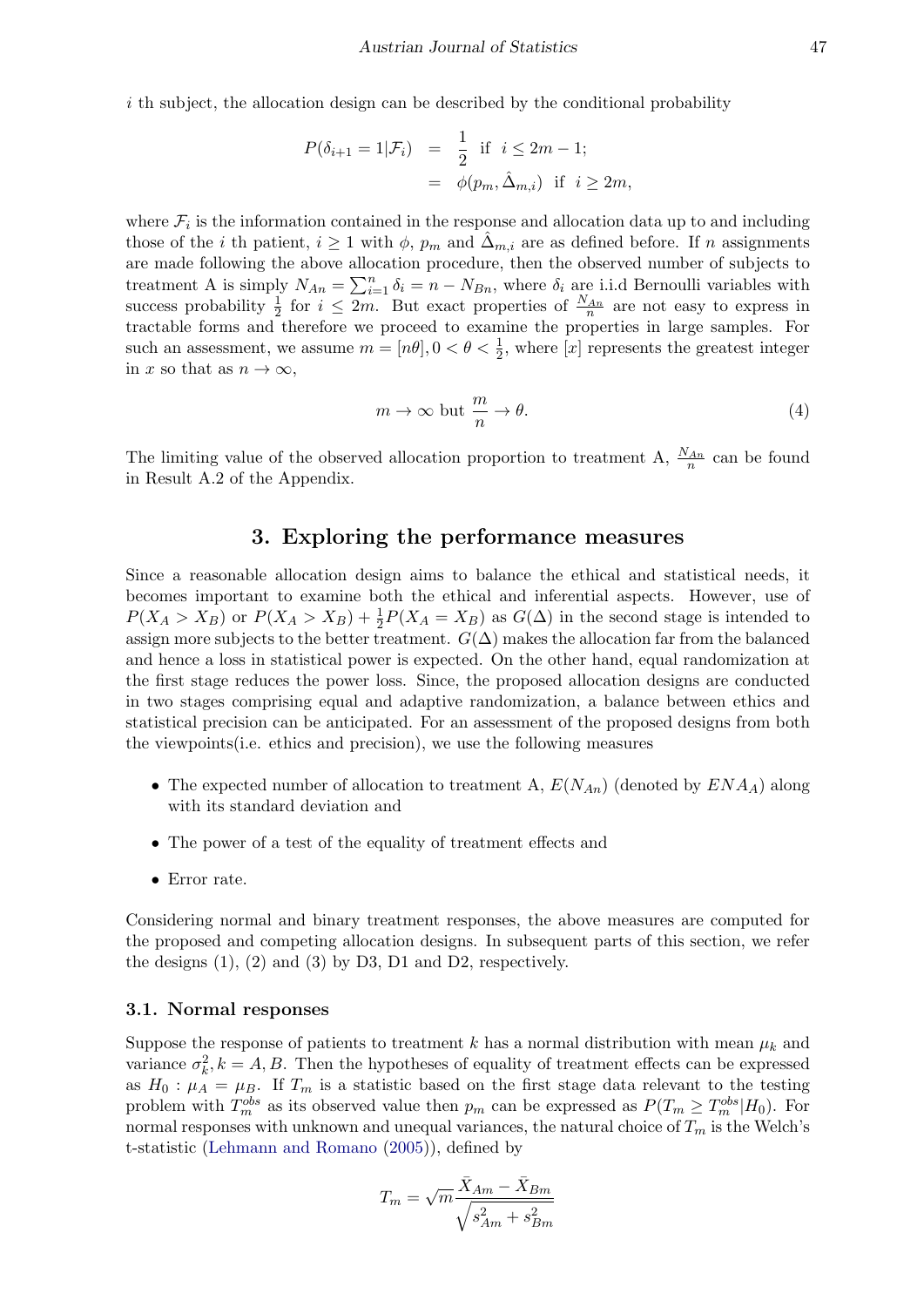where  $\bar{X}_{km}(s_{km}^2)$  denotes the mean (variance) of the observed responses for the first stage patients assigned to treatment k. As indicated earlier, we have the choices  $G = \Phi$  and  $\hat{\Delta}_{m,i} = \frac{\hat{\mu}_{Ai}-\hat{\mu}_{Bi}}{\sqrt{\hat{\Sigma}^2+\hat{\Sigma}^2}}$  $\frac{A_i-\hat{\mu}_{Bi}}{\hat{\sigma}_{Ai}^2+\hat{\sigma}_{Bi}^2}$ ,  $i \ge 2m$ , where  $\hat{\mu}_{ki}(\hat{\sigma}_{ki}^2)$  is the estimated value of  $\mu_k(\sigma_k^2)$  after *i* responses are observed. For a meaningful comparative evaluation of the performance, we consider the following competitors.

• A Two Stage Competitor: As a two stage competitor, we consider the design of [Bhat](#page-18-8)[tacharya and Shome](#page-18-8) [\(2015\)](#page-18-8), where m subjects are assigned to each treatment arm in the first stage and based on these data, the p value  $p_m$  of a relevant test of treatment equality is calculated. Then each incoming subject of the second stage is assigned to treatment A with probability  $1 - p_m$ . Thus the procedure corresponds to the choice (1). Suppose  $N_{An}$  denotes the observed number of subjects assigned to treatment A out of  $n$  assignments. Then under (4), as  $m \to \infty$ , the observed allocation proportion to treatment A (i.e.  $\frac{N_{An}}{n}$ ) approaches the almost sure limit  $1 - \theta$  or  $\theta$  according as  $\mu_A - \mu_B > 0$  or  $\mu_A - \mu_B < 0$  (see, Result A.2 of the Appendix and [Bhattacharya and Shome](#page-18-8) [\(2015\)](#page-18-8), for details). However, under  $\mu_A = \mu_B$ ,  $p_m$  has a uniform distribution over  $(0, 1)$  and hence in such a case  $\frac{N_{An}}{n}$  converges in distribution to a uniform random variable, distributed over the interval  $(\theta, 1 - \theta)$ . Thus the limiting proportion of allocation depends on the sign of the treatment difference  $\mu_A - \mu_B$  except for  $\mu_A = \mu_B.$ 

• Neyman Allocation: We also consider a randomized version of Neyman allocation assuming  $(\sigma_A, \sigma_B)$  unknown. The allocation probability to treatment k for the  $(i+1)$  th subject is  $\frac{\hat{\sigma}_{ki}}{\hat{\sigma}_{Ai}+\hat{\sigma}_{Bi}}$ ,  $k=A, B$ , where  $\hat{\sigma}_{ki}$  is the estimate (preferably, maximum likelihood estimate) of  $\sigma_k$  based on the first i allocation and response data [\(Melfi, Page, and Geraldes](#page-18-12) [\(2001\)](#page-18-12)). Use of sequentially updated maximum likelihood estimators of  $\sigma_k, k = A, B$  results in a sequential maximum likelihood (SML) procedure [\(Hu and Rosenberger](#page-18-13) [\(2006\)](#page-18-13)) targeting Neyman allocation. Now it is well known that under normality of responses, if  $\sigma_k$ ,  $k = A, B$  are known and the trial size is kept fixed (Chapter 2, [Rosenberger and Lachin](#page-18-10) [\(2002\)](#page-18-10)), such an allocation maximizes the power of Wald test for testing the equality of treatment effects. Thus Neyman allocation is optimal in such a situation. We, therefore, use this randomized version as a standard against which the inferential aspects of the designs can be assessed.

• Bandyopadhyay and Biswas (2001) Allocation: For a fair comparison, we also add the allocation of Bandyopadhyay and Biswas (2001)(referred to as BB) in the list of competitors. For such an allocation, the  $(i + 1)$  th subject is allocated to treatment A with probability  $\Phi(\frac{\hat{\mu}_{Ai}-\hat{\mu}_{Bi}}{T})$ , where  $T(>0)$  is a tuning parameter and  $\hat{\mu}_{ki}$  is the estimate of  $\mu_k$  based on the first i allocation and response data. Naturally, the allocation probabilities are updated on the basis of the available estimates of the treatment effect.

Now for a valid assessment, we fix  $n = 120$  and consider testing  $H_0$ :  $\mu_A = \mu_B$  against  $H_1: \mu_A > \mu_B$ . Specifically, we take  $\mu_A = \mu_B = 1$  under the null hypothesis and vary  $\mu_A$  at regular intervals from 1.0 under the alternative. Naturally, treatment A is the better for the assumed configuration. For each configuration of  $(\mu_A, \mu_B)$ , we conduct a simulation study with 25,000 repetitions and compute expected number of allocations to the better treatment (i.e. treatment A) and power considering different choices of  $m$  and different combinations of  $(\sigma_A, \sigma_B)$ . The test statistic for the power computation is Welch's t statistic with unequal sample sizes, defined by

$$
T_n^* = \frac{\bar{X}_{An} - \bar{X}_{Bn}}{\sqrt{\frac{s_{An}^2}{N_{An}} + \frac{s_{Bn}^2}{N_{Bn}}}},
$$

where  $\bar{X}_{kn}$  and  $s_{kn}^2$  are calculated on the basis of the responses from the two stages. Again, response adaptive randomization, in general, affects the type I error rate and such a rate depends on the convergence rate of the allocation proportions [\(Yi and Wang](#page-18-14) [\(2015\)](#page-18-14)). Since,Welch's test is only approximate and asymptotically standard normal under the null hypothesis, we also report the attained significance levels (denoted by Error rate), where the nominal significance level is set at 5%. All these are provided in Table 1.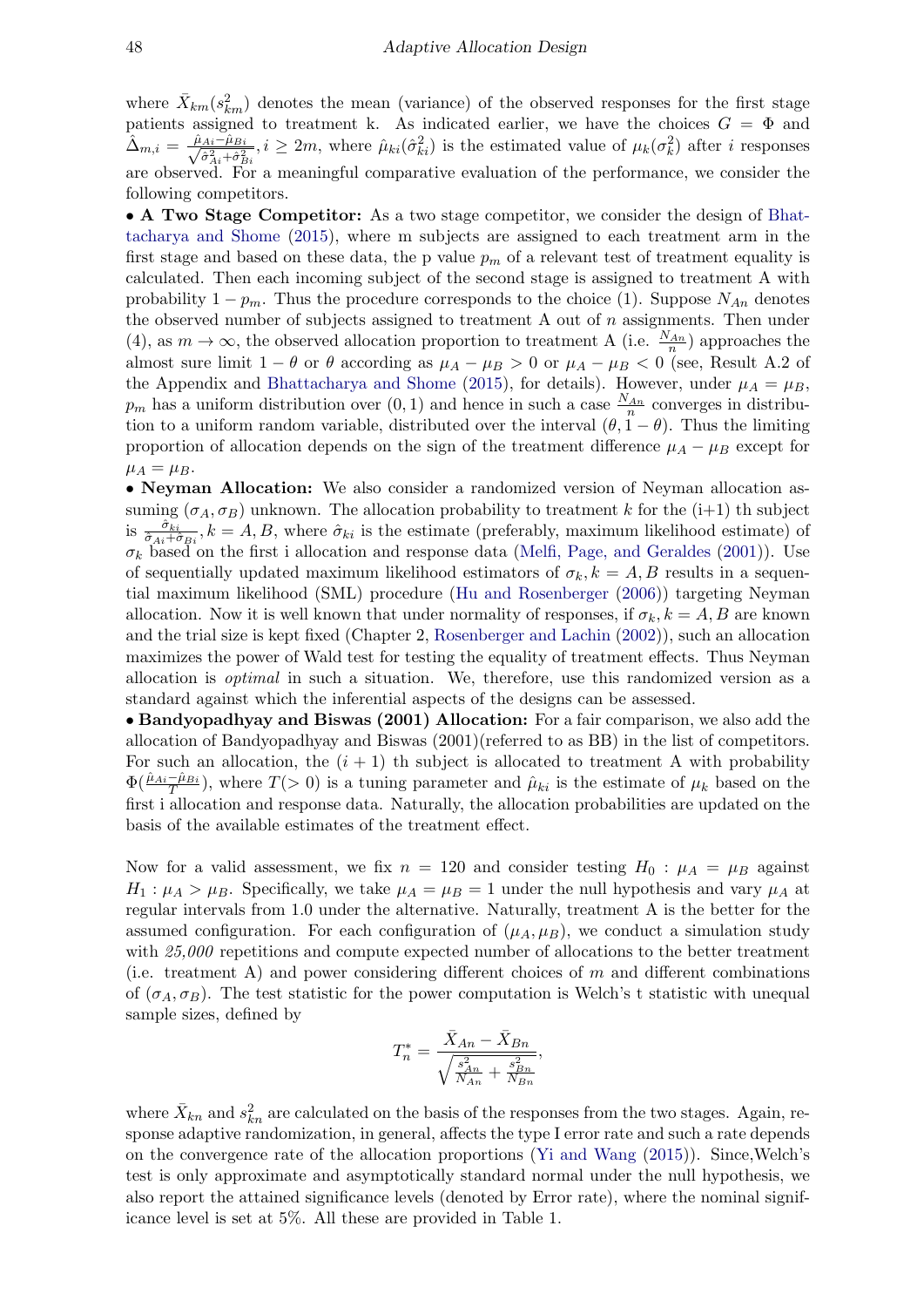| Design D1                   | $ENAA(SE)$ & Power                       |                                          |                                                           | $ENAA(SE)$ & Power                      | $ENAA(SE)$ & Power                                   |                                          |  |
|-----------------------------|------------------------------------------|------------------------------------------|-----------------------------------------------------------|-----------------------------------------|------------------------------------------------------|------------------------------------------|--|
|                             | $\sigma_A = .25, \, \sigma_A = .25$      |                                          | $\sigma_A = .5, \sigma_A = .25$                           |                                         | $\sigma_A = .25, \sigma_A = .5$                      |                                          |  |
| $\frac{\mu_A - \mu_B}{0.0}$ | $m=15$                                   | $m=25$                                   | $m=15$                                                    | $m=25$                                  | $m=15$                                               | $m=25$                                   |  |
|                             | 60.54(14.42)                             | 60.38(11.26)                             | 60.03(14.54)                                              | 60.13(11.26)                            | 61.01(14.38)                                         | 60.66(11.21)                             |  |
|                             | .050[.069]                               | .050[.061]                               | .050[.055]                                                | .050[.050]                              | .050[.084]                                           | .050[.073]                               |  |
| 0.06                        | 71.52(13.30)                             | 70.12(10.09)                             | 67.11(14.03)                                              | 66.47(10.76)                            | 68.02(13.96)                                         | 66.87(10.79)                             |  |
|                             | .336                                     | $.356\,$                                 | .212                                                      | .209                                    | .178                                                 | .184                                     |  |
| 0.12                        | 80.90(10.60)                             | 77.60(7.44)                              | 73.92(12.62)                                              | 72.23(9.43)                             | 74.64(12.75)                                         | 72.57(9.50)                              |  |
|                             | .793                                     | .810                                     | .525                                                      | .524                                    | .420                                                 | .435                                     |  |
| 0.18                        | 87.69(7.75)                              | 82.51(5.12)                              | 79.81(10.75)                                              | 76.85(7.67)                             | 80.37(11.10)                                         | 77.10(7.80)                              |  |
|                             | .979                                     | .984                                     | .821                                                      | .821                                    | .695                                                 | .715                                     |  |
| $0.24\,$                    | 92.30(5.66)                              | 85.51(3.84)                              | 84.60(8.89)                                               | 80.44(5.98)                             | 85.08(9.35)                                          | 80.64(6.17)                              |  |
|                             | .999                                     | .999                                     | .961                                                      | .963                                    | .885                                                 | $.901\,$                                 |  |
| Design D2                   | $ENAA(SE)$ & Power                       |                                          |                                                           | $ENAA(SE)$ & Power                      | $ENAA(SE)$ & Power                                   |                                          |  |
|                             | $\sigma_A = .25, \sigma_A = .25$         |                                          | $\sigma_A = .5, \sigma_A = .25$                           |                                         | $\sigma_A = .25, \sigma_A = .5$                      |                                          |  |
| 0.0                         | 59.99(12.10)<br>.050[.059]               | 60.01(9.58)<br>.050[.055]                | $59.79(12.19)$ $59.94(9.60)$<br>$.050[.052]$ $.050[.052]$ |                                         | 60.13(12.18)<br>.050[.064]                           | 60.11(9.60)<br>.050[.062]                |  |
| 0.06                        | 68.06(12.96)                             | 67.50(10.46)                             | 64.80(12.44)                                              | 64.52(9.10)                             | 65.26(12.75)                                         | 64.69(10.06)                             |  |
|                             | .353                                     | .348                                     | .209                                                      | .206                                    | .186                                                 | .190                                     |  |
| 0.12                        | 76.77(13.55)                             | 75.55(10.15)                             | 70.07(13.02)                                              | 69.55(10.54)                            | 70.54(13.48)                                         | 69.75(10.72)                             |  |
|                             | .806                                     | .811                                     | .518                                                      | .520                                    | .445                                                 | .457                                     |  |
| 0.18                        | 84.93(11.96)                             | 82.08(7.34)                              | 75.50(13.31)                                              | 74.62(10.25)                            | 75.99(13.76)                                         | 74.90(10.40)                             |  |
|                             | .981                                     | .984                                     | .811                                                      | .813                                    | .728                                                 | .743                                     |  |
| 0.24                        | 91.23(8.82)                              | 85.85(4.54)                              | 80.88(12.79)                                              | 79.16(8.84)                             | 81.29(13.27)                                         | 79.40(8.99)                              |  |
|                             | .999                                     | .999                                     | .956                                                      | .959                                    | .904                                                 | .919                                     |  |
| Design D3                   | $ENAA(SE)$ & Power                       |                                          |                                                           | $ENAA(SE)$ & Power                      | $ENAA(SE)$ & Power                                   |                                          |  |
|                             | $\sigma_A = .25, \, \sigma_A = .25$      |                                          |                                                           | $\sigma_A = .5, \sigma_A = .25$         | $\sigma_A = .25, \, \sigma_A = .5$                   |                                          |  |
| $\mu_A - \mu_B$             | $m=15$                                   | $m=25$                                   | $m=15$                                                    | $m=25$                                  | $\overline{m=15}$                                    | $m=25\,$                                 |  |
| 0.0                         | 59.93(26.32)                             | 60.03(20.50)                             | 59.86(26.31)                                              | 59.92(20.46)                            | 59.99(26.29)                                         | 60.01(20.45)                             |  |
|                             | .050[.058]                               | .050[.057]                               | .050[.053]                                                | .050[.052]                              | .050[.065]                                           | .050[.061]                               |  |
| 0.06                        | 75.91(24.15)                             | 75.58(17.81)                             | 70.25(25.44)                                              | 70.28(19.42)                            | 70.25(25.40)                                         | 70.37(19.36)                             |  |
|                             | .291                                     | .320                                     | $.200\,$                                                  | .221                                    | .145                                                 | .163                                     |  |
| 0.12                        | 88.87(18.60)                             | 86.85(11.58)                             | 79.73(22.82)                                              | 79.22(16.30)                            | 79.80(22.85)                                         | 79.19(16.30)                             |  |
|                             | .698                                     | .756                                     | .490                                                      | .532                                    | .329                                                 | .367                                     |  |
| 0.18                        | 97.31(12.23)                             | 92.35(5.86)                              | 87.73(19.23)                                              | 85.99(12.23)                            | 87.68(19.33)                                         | 85.98(12.20)                             |  |
|                             | .933                                     | .966                                     | $.784\,$                                                  | .821                                    | .552                                                 | .615                                     |  |
| 0.24                        | 101.92(6.82)                             | 94.36(2.24)                              | 93.96(15.04)                                              | 90.29(8.38)                             | 93.94(15.11)                                         | 90.32(8.35)                              |  |
|                             | .990                                     | .998                                     | .943                                                      | .961                                    | .750                                                 | .818                                     |  |
| B <sub>B</sub>              | $ENAA(SE)$ & Power                       |                                          | $ENAA(SE)$ & Power                                        |                                         | $ENAA(SE)$ & Power                                   |                                          |  |
|                             | $\sigma_A=.25,\,\sigma_A=.25$            |                                          |                                                           | $\sigma_A = .5, \, \sigma_A = .25$      | $\sigma_A = .25, \, \sigma_A = .5$                   |                                          |  |
| $\mu_A - \mu_B$             | $m=2$                                    | $m=2$                                    | $m=2$                                                     | $m=2$                                   | $m=2$                                                | $m=2\,$                                  |  |
| $0.0\,$                     | 60.01(6.04)<br>$.050[.054]$ $.050[.054]$ | 60.01(6.04)                              | 59.77(7.00)<br>.050[.053]                                 | 59.77(7.00)<br>.050[.053]               | 60.24(7.00)<br>$.050 \text{\textcolor{red}{[}.057]}$ | 60.24(7.00)<br>.050[.057]                |  |
| 0.06                        | 62.75(6.07)                              | 62.75(6.07)                              | 62.53(6.96)                                               | 62.53(6.96)                             | 63.04(7.05)                                          | 63.04(7.05)                              |  |
|                             | .361                                     | .361                                     | .209                                                      | .209                                    | .195                                                 | .195                                     |  |
| 0.12                        | 65.46(6.03)                              | 65.46(6.03)                              | 65.21(6.93)                                               | 65.21(6.93)                             | 65.72(7.05)                                          | 65.72(7.05)                              |  |
|                             | .828                                     | .828                                     | .512                                                      | .512                                    | .475                                                 | .475                                     |  |
| 0.18                        | 68.13(6.01)                              | 68.13(6.01)                              | 67.87(6.85)                                               | 67.87(6.85)                             | 68.41(7.09)                                          | 68.41(7.09)                              |  |
|                             | .988                                     | .988                                     | .807                                                      | .807                                    | .764                                                 | .764                                     |  |
| 0.24                        | 70.84(5.94)                              | 70.84(5.94)                              | 70.59(6.77)                                               | 70.59(6.77)                             | 71.13(7.01)                                          | 71.13(7.01)                              |  |
|                             | .999                                     | .999                                     | .956                                                      | .956                                    | .934                                                 | .934                                     |  |
| Neyman                      |                                          | $ENAA(SE)$ & Power                       |                                                           | $ENAA(SE)$ & Power                      |                                                      | $ENAA(SE)$ & Power                       |  |
|                             | $m=2$                                    | $\sigma_A=.25, \, \sigma_A=.25$<br>$m=2$ | $m=2$                                                     | $\sigma_A=.5, \, \sigma_A=.25$<br>$m=2$ | $m=2$                                                | $\sigma_A = .25, \sigma_A = .5$<br>$m=2$ |  |
| $\mu_A - \mu_B$<br>0.0      | 59.98(8.89)                              | 59.98(8.89)                              | 80.14(8.33)                                               | 80.14(8.33)<br>.050(.055)               | 39.86(8.32)                                          | 39.86(8.32)                              |  |
| 0.06                        | .050 .054]<br>60.02(8.74)                | .050[.054]<br>60.02(8.74)                | .050 .055]<br>80.11(8.24)                                 | 80.11(8.24)                             | .050(.057)<br>39.27(8.27)                            | .050(.057)<br>39.27(8.27)                |  |
| 0.12                        | .365                                     | .365                                     | .214                                                      | .214                                    | .217                                                 | .217                                     |  |
|                             | 59.94(8.79)                              | 59.94(8.79)                              | 80.08(8.28)                                               | 80.08(8.28)                             | 39.90(8.29)                                          | 39.90(8.29)                              |  |
| 0.18                        | .828                                     | .828                                     | .528                                                      | .528                                    | .533                                                 | .533                                     |  |
|                             | 60.03(8.88)                              | 60.03(8.88)                              | 80.11(8.28)                                               | 80.11(8.28)                             | 39.90(8.31)                                          | 39.90(8.31)                              |  |
|                             | .987                                     | .987                                     | .827                                                      | .827                                    | .825                                                 | .825                                     |  |
| 0.24                        | 60.02(8.80)                              | 60.02(8.80)                              | 80.08(8.27)                                               | 80.08(8.27)                             | 39.92(8.22)                                          | 39.92(8.22)                              |  |
|                             | .998                                     | .998                                     | .964                                                      | .964                                    | .966                                                 | .966                                     |  |

Table 1: Performance evaluation for normal responses with  $n = 120$ 

Boldface figures indicate the powers for the proposed allocation and those within [ ] are the error rates.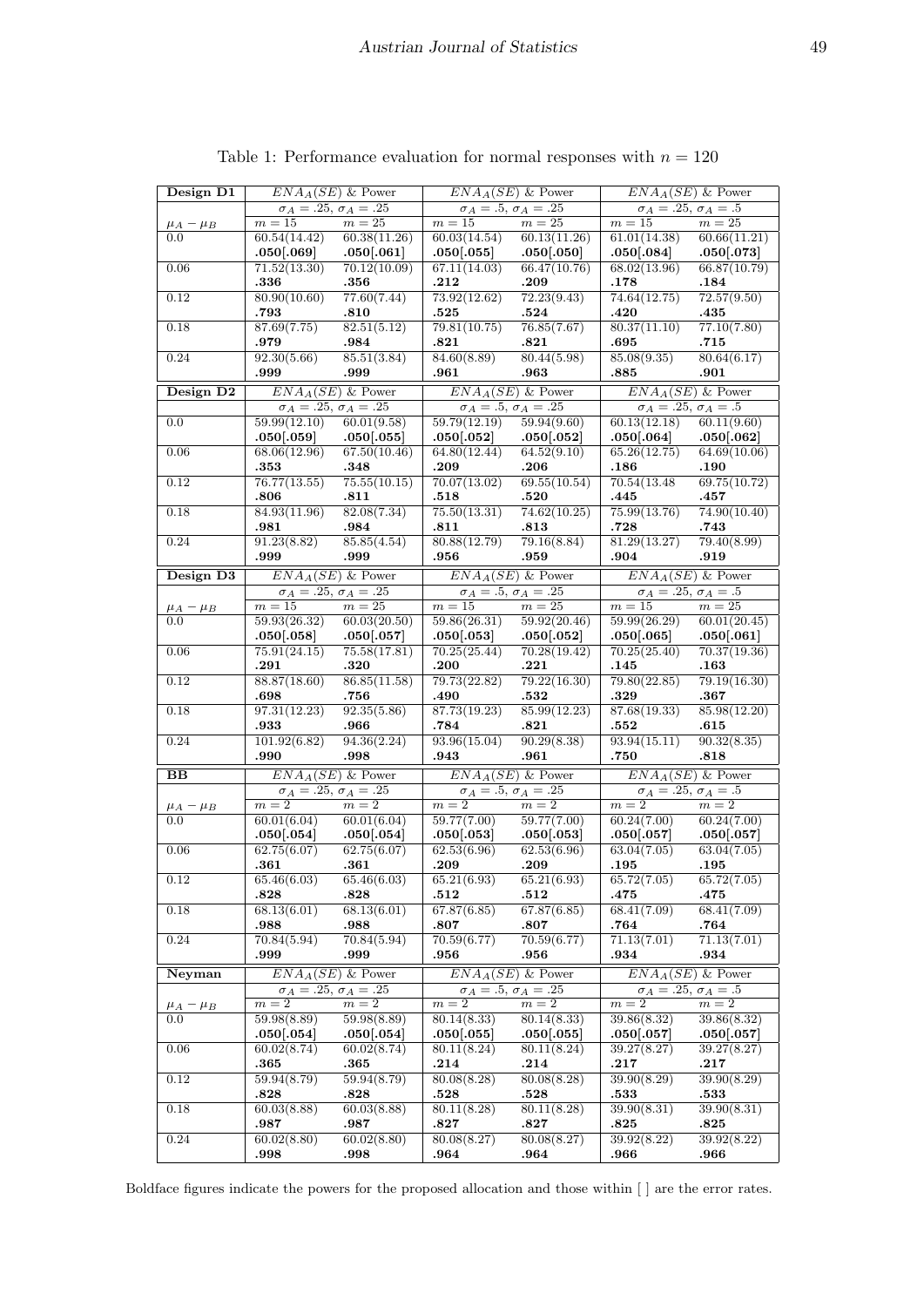Remarks. Before analyzing the numerical figures of Table 1, we provide a comparative picture of the second stage allocation probabilities for the two stage designs D1, D2 and D3. For the comparison, we fix  $\mu_A = .25, \mu_B = 0, \alpha = .10$ , consider  $m = 25$  and  $m = 30$  and vary  $(\sigma_A, \sigma_B)$ . For each configuration, second stage allocation probabilities ( $\phi$ ) are simulated for each allocation design at the sample sizes  $n = 2m+1, 2m+2, ...$  and plotted against the sample size n. All these can be found in figures 1 and 2. We observe that,  $\phi^{(1)}$  remains fixed at a higher value, but  $\phi^{(2)}$  and  $\phi^{(3)}$  vary steadily at some lower values. This is expected, as  $\phi^{(1)}$ does not take into account the second stage information and hence converges to a deterministic design. On the other hand,  $\phi^{(2)}$  and  $\phi^{(3)}$  consider the second stage information in addition to the first stage information and vary reasonably. However, for all the designs, the second stage allocation probabilities become stable, of course, with varying rates when sample size increases.

Now, we look at the performance measures, computed in Table 1. As indicated earlier, the performance assessment includes both the ethical (i.e. assigning a larger fraction to the better treatment) and inferential perspectives (i.e. detecting a departure in treatment effectiveness with high probability). First of all, consider the allocation designs D1, D2 and D3. For these designs, the  $ENA<sub>A</sub>$  figures increase with increase in  $\mu_A - \mu_B$  irrespective of the choice of m and  $(\sigma_A, \sigma_B)$ . However, in any situation, higher number of patients are assigned to the better treatment (i.e. treatment A, in this case). But  $ENA_A$  figures corresponding to  $m = 25$  are, in general, lower than those with  $m = 15$ . This is natural because a large m causes most of the assignments through equal randomization and hence reduces the ethical allocation in the second stage. On the other hand, a lower  $m$  allows more allocation in the second stage, which in turn ensures more assignment to the treatment doing better.

Next, we consider the response adaptive competitors BB and Neyman allocations. Being purely response adaptive procedures, BB and Neyman allocation procedures do not depend on  $m$ . But to start the allocation, we require initial estimates and hence, we assign two subjects to each treatment arm and estimate the parameters and start adaptation from the fifth patient onwards. The allocation figures corresponding to BB are considerably lower than those corresponding to D1, D2 and D3. But Neyman allocation assigns more subjects to the treatment with higher response variability without caring for the treatment effectiveness and the expected allocation numbers remain stable at a value close to  $n\left(\frac{\sigma_A}{\sigma_A+\sigma_B}\right)$  $\overline{\sigma_A + \sigma_B}$  . Moreover, apart from minor exceptions, Neyman allocation provides the highest statistical power. It is well known that for known but unequal response variabilities, Neyman allocation minimizes the trial size for fixed statistical precision (i.e. power), and the power figures of Table 1 are in well agreement with this even for unknown variabilities. However, BB allocation is seen to be less sensitive to small departure in treatment effectiveness and hence provides lower number of allocations together with higher statistical power as compared to D1, D2 and D3. This is consistent with the fact that unbalanced allocation, in general, causes a loss in power. Thus the proposed allocations (i.e. D1 and D2) assign a larger number of subjects to the better treatment with a little loss in statistical power and hence meets the specifications of a sensible allocation design.

Again from the figures of Table 1, we find that the attained significance level for all the allocation designs is slightly higher than the nominal level of 5%. Apart from minor exceptions, the difference from the nominal level is higher for smaller  $m$  than those associated with the higher choices of m. Therefore, adaptive allocation, in general, maintains a slightly higher significance level than the nominal one for moderate sample sizes.

Now, we shall investigate the behaviour of power for each allocation design with the increase in sample size. We set  $\theta = \frac{1}{3}$  $\frac{1}{3}, \frac{1}{4}$  $\frac{1}{4}$  and compute the powers for testing  $H_0$ :  $\mu_A = \mu_B = 1$ against  $H_1: \mu_A \geq 1, \mu_B = 1$  for each allocation design. However, for brevity, we provide plots of power considering different combinations of  $(\sigma_A, \sigma_B)$ . The relevant plots are found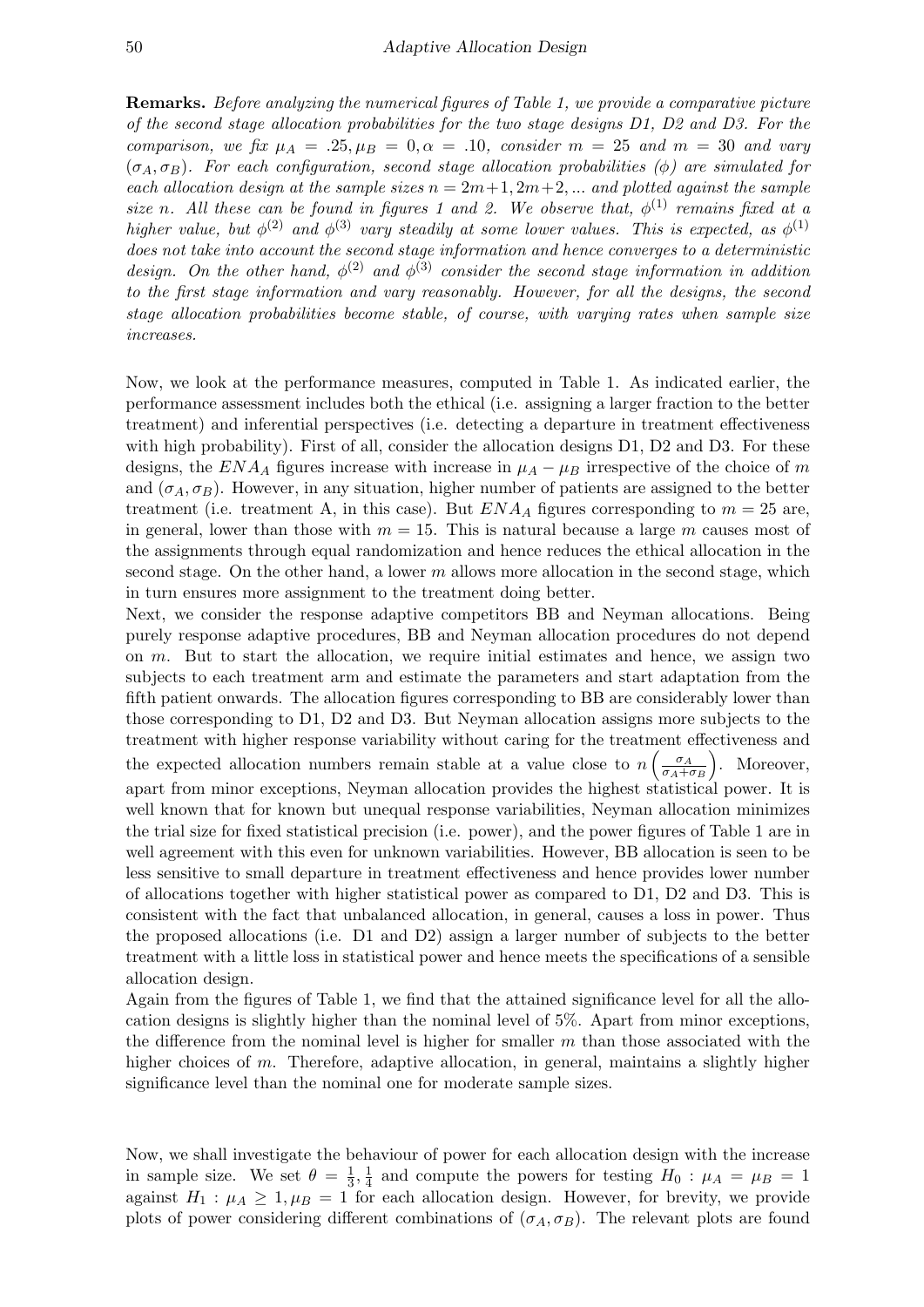

Figure 1: Second stage randomization probabilities for  $m = 25$ ,  $\mu_A = .25$ ,  $\mu_B = 0.0$ 

in figures 3 and 4, where the Neyman allocation is indicated by  $O$ . It is easy to observe that, for all the allocation designs, the power figures increase with the sample size. However, rate of increase is not same for all the allocation designs. Specifically, if we consider Figure 3, we find that convergence rates of power are more or less same for  $\sigma_A \geq \sigma_B$ . But for  $\sigma_A < \sigma_B$ , D2 provides the highest and D3 provides the lowest figures. The powers for D3 is also the lowest for  $\sigma_A = \sigma_B$ . This is natural as D3 provides more skewing towards the better treatment and suffers a significant loss in power. Figure 4 mimics the same phenomena except that the power figures are lower than those for  $\theta = \frac{1}{4}$  $\frac{1}{4}$ , which is expected as a lower  $\theta$  implies more allocation to the better treatment and hence results in a loss of power.

After considering the comparative picture discussed above, it is natural to set some recommendations for the practitioner. For all the proposed allocation designs and the competitors, the performance varies considerably with the configuration of  $(\sigma_A, \sigma_B)$ . In particular, the performance measures are encouraging for  $\sigma_A \geq \sigma_B$  with respect to all the criteria. However, if we consider all the combinations of  $(\sigma_A, \sigma_B)$ , the allocation design D2 is seen to produce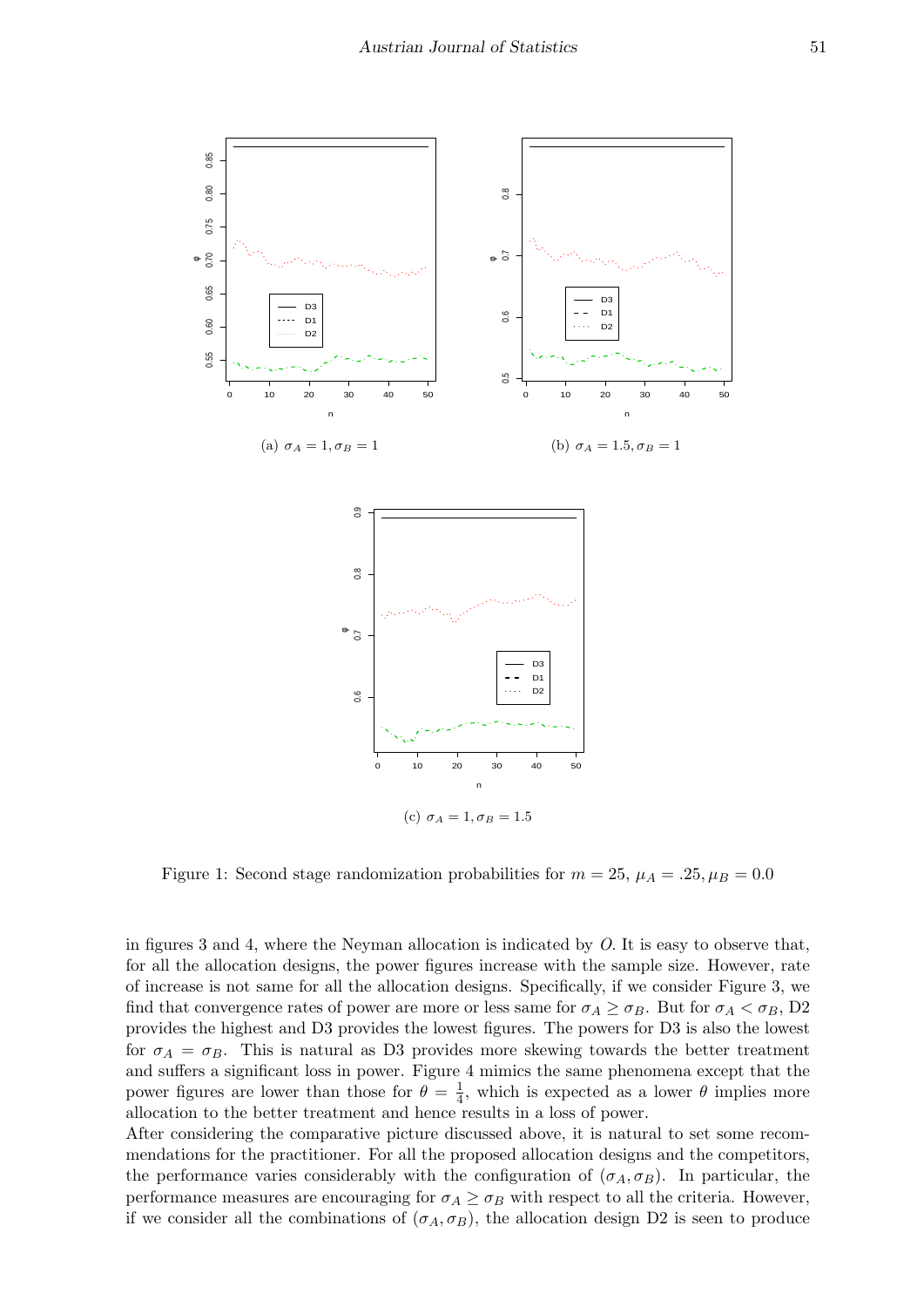

Figure 2: Second stage randomization probabilities for  $m = 30$ ,  $\mu_A = .25$ ,  $\mu_B = 0.0$ 

promising results consistently. This naturally compels one to suggest the allocation design D2 for practical purposes.

#### 3.2. Binary responses

Suppose the response variable for treatment k is binary with success probability  $\mu_k$  so that the hypotheses of equality of treatment effects is simply  $H_0: \mu_A = \mu_B$ . We consider the estimated difference measure  $T_m = \sqrt{m}(\frac{S_{Am}}{m} - \frac{S_{Bm}}{m})$  as the relevant statistic, where  $S_{km}$  is the number of successes by treatment k in the first stage. Now, for continuous responses,  $P(T_m \geq T_m^{obs}|H_0)$ and  $P(T_m > T_m^{obs}|H_0)$  are the same and hence either of these are used as the p value. But for discrete distributions, the difference between the two is consequential and hence as a compromise, we use the average of these two, called the mid-p value (see, [Agresti](#page-17-1) [\(2013\)](#page-17-1), for details), for our purpose. That is, we suggest to use  $\frac{1}{2}P(T_m \geq T_m^{obs}|H_0) + \frac{1}{2}P(T_m > T_m^{obs}|H_0)$ , the mid p value based on the first stage response and allocation data. Now under the null hypothesis,  $S_{Am}$  and  $S_{Bm}$  are independently and identically distributed as  $Binomial(m, \mu)$ ,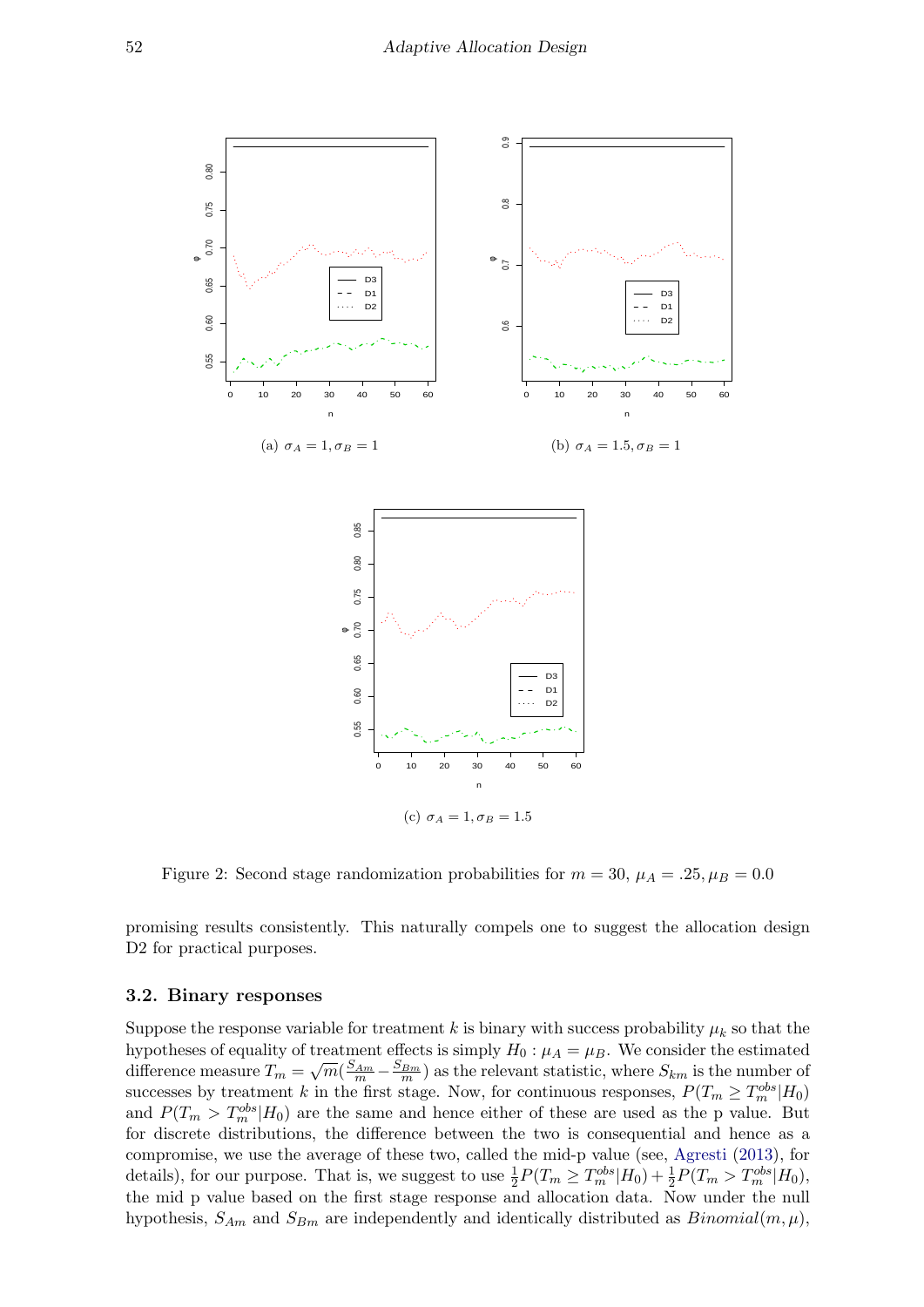

Figure 3: Comparing powers for testing  $H_0: \mu_A = \mu_B = 1$  against  $H_1: \mu_A \geq 1, \mu_B = 1$  with  $\theta = \frac{1}{3}$  $\frac{1}{3}$ .

where  $\mu$  is the common but unspecified success probability under the null hypothesis. Writing where  $\mu$  is the common out dispectived success probability under the full hypothesis. Writing  $z = \sqrt{m}T_{m}^{obs}$ , we find that  $P(T_m \geq T_{m}^{obs}|H_0)$  is the same as  $a_z = P(S_{Am} - S_{Bm} \geq z|H_0)$  with z as an integer in  $\{-m, m\}$ . Now a simple manipulation yields

$$
a_z = P(S_{Am} - S_{Bm} \ge z | H_0)
$$
  
=  $P(S_{Am} \ge S_{Bm} + z | H_0)$   
=  $\sum_{0 \le y, y+z \le m} P(S_{Am} \ge y + z | H_0) P(S_{Bm} = y | H_0)$   
=  $\sum_{min(m,m-z)}^{min(m,m-z)} P(S_{Am} \ge y + z | H_0) P(S_{Bm} = y | H_0).$ 

Since  $P(T_m > T_m^{obs}|H_0)$  is the same as  $P(S_{Am} - S_{Bm} \geq z + 1|H_0)$ , we get the equivalent expression  $\frac{1}{2}a_z + \frac{1}{2}$  $\frac{1}{2}a_{z+1}$  for the mid p value. Naturally the above quantity depends on unknown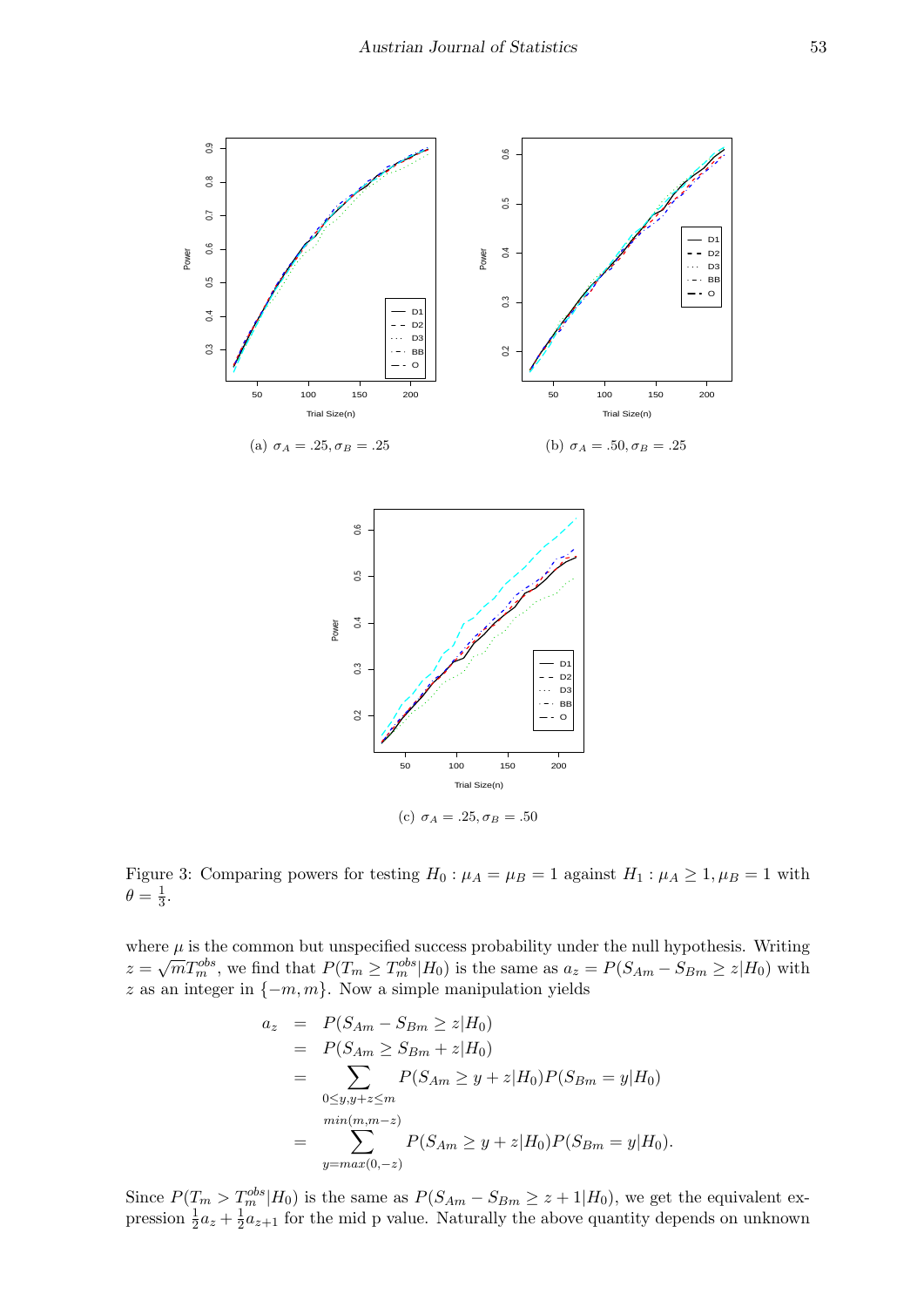

Figure 4: Comparing powers for testing  $H_0: \mu_A = \mu_B = 1$  against  $H_1: \mu_A \geq 1, \mu_B = 1$  with  $\theta = \frac{1}{4}$  $\frac{1}{4}$ .

 $\mu$  and hence we suggest to replace such a  $\mu$  by its maximum likelihood estimate, that is, the pooled success proportion of the first stage. We use the estimated value of  $\frac{1}{2}a_z + \frac{1}{2}$  $\frac{1}{2}a_{z+1}$  as our  $p_m$  for binary responses.

Now we consider the following competitors for a relative assessment of the proposed allocation designs.

• Neyman Allocation: As in Section 3.1, we consider a randomized version of Neyman allocation for binary responses, where the  $(i+1)$  th subject is assigned to treatment k with probability  $\frac{\sqrt{\hat{\mu}_{ki}(1-\hat{\mu}_{ki})}}{\sqrt{\hat{\mu}_{Ai}(1-\hat{\mu}_{Ai})}+\sqrt{\hat{\mu}_{Bi}(1-\hat{\mu}_{Bi})}}, k=A, B$ , where  $\hat{\mu}_{ki}$  is the maximum likelihood estimate of  $\mu_k$  based on the first i allocation and response data.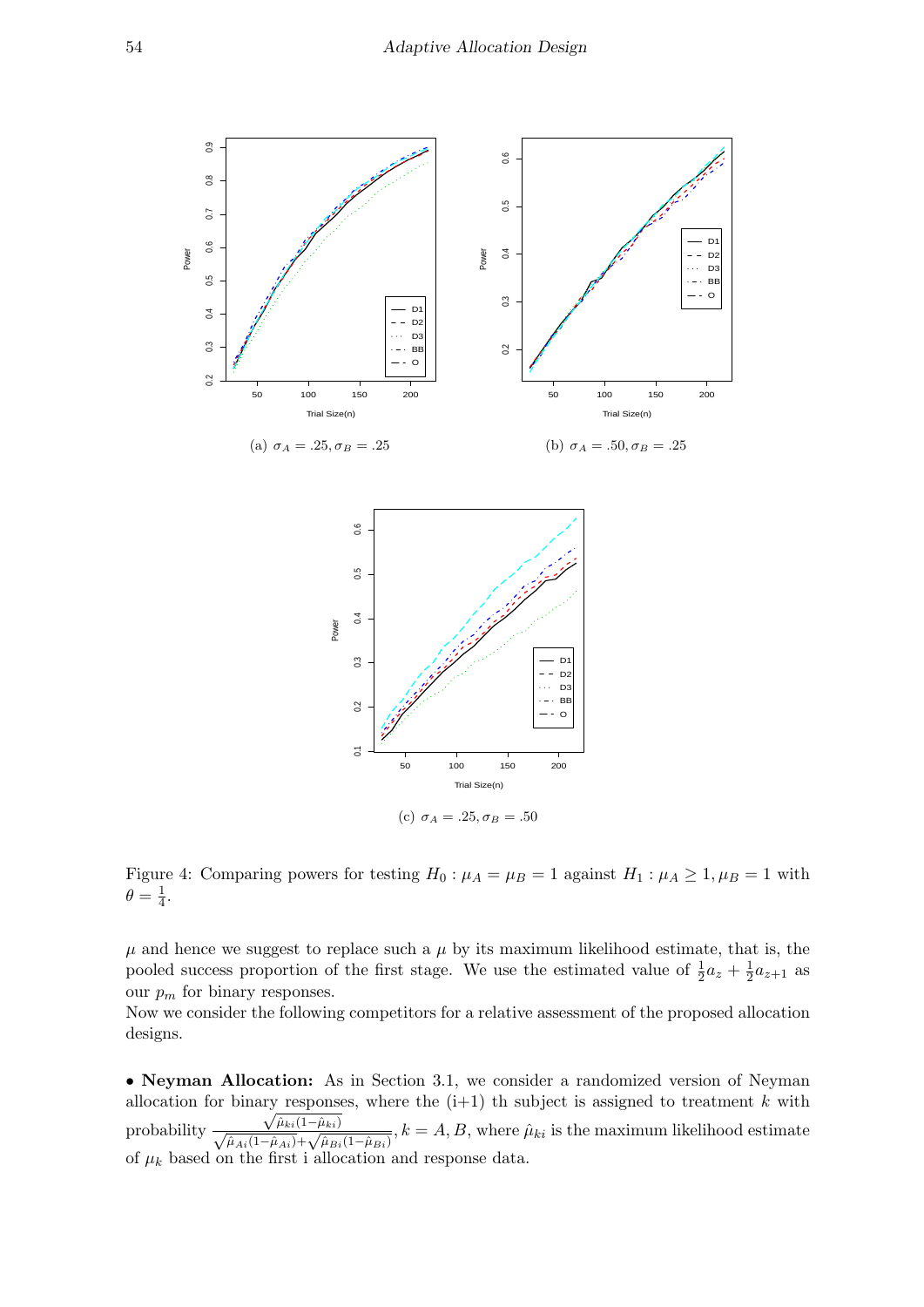• Randomised-play-the-winner (RPW) Allocation: RPW is a randomized allocation procedure for binary responses, developed by [Wei and Durham](#page-18-15) [\(1978\)](#page-18-15). The allocation uses an urn containing two types of balls representing two treatments. For the allocation of an incoming subject, a ball is drawn with replacement and the corresponding treatment is assigned. If the response is a success, an additional  $\beta$  balls of the same type are added to the urn; and for a failure,  $\beta$  balls of the opposite type are added. If the urn initially contains α balls of each type, the procedure is termed  $RPW(α, β)$ . The rationale behind the allocation is to increase the chance of assigning the treatment doing better.

For the computation of the performance measures, we consider  $n = 120$  and the allocation designs D1, D2, RPW and Neyman. Specifically, considering treatment A as the best treatment, we conduct a simulation study with  $25000$  repetitions for different m and calculate the relevant measures. As indicated earlier, the unspecified common success probability is estimated by the pooled success proportion, based on the first stage data. For the calculation of power, we use a statistic similar to  $T_m$  except that m is replaced by n and  $S_{km}$  by  $S_{kn}$ . All these are reported in Table 2.

| Design D1                    |                     | $ENAA(SE)$ & Power for $\mu_B = .3$ |              | $ENAA(SE)$ & Power for $\mu_B = .5$  |              | $ENA_A(SE)$ & Power for $\mu_B = .6$ |
|------------------------------|---------------------|-------------------------------------|--------------|--------------------------------------|--------------|--------------------------------------|
| $\mu_A-\mu_B$                | $m=20$              | $m=30$                              | $m=20$       | $m=30$                               | $m=20$       | $m=30$                               |
| 0.0                          | 63(8.52)            | 62.16(6.12)                         | 62.12(12.12) | 61.92(9.24)                          | 63.36(12.00) | 61.60(8.88)                          |
|                              | .050[.058]          | .050[.055]                          | .050[.057]   | .050[.053]                           | .050[.056]   | .050[.053]                           |
| 0.1                          | 71.92(6.36)         | 69.76(4.44)                         | 71.04(10.8)  | 68.64(8.04)                          | 71.76(12.00) | 68.92(9.12)                          |
|                              | .306                | .319                                | .279         | .283                                 | .283         | .273                                 |
| $\overline{0.2}$             | 78.4(4.8)           | 74.04(3.48)                         | 77.88(8.52)  | 74.16(6.00)                          | 78.28(10.44) | 74.88(7.92)                          |
|                              | .725                | .751                                | .690         | .702                                 | .710         | .704                                 |
| 0.3                          | 82.16(3.96)         | 77.96(3.12)                         | 82.80(6.12)  | 77.64(4.32)                          | 83.10(7.92)  | 77.28(5.76)                          |
|                              | .952                | .965                                | .948         | .958                                 | .962         | .965                                 |
| Design D <sub>2</sub>        |                     | $ENAA(SE)$ & Power for $\mu_B = .3$ |              | $ENAA(SE)$ & Power for $\mu_B = .5$  |              | $ENA_A(SE)$ & Power for $\mu_B = .6$ |
| $\mu_A - \mu_B$              | $m=20$              | $m=30$                              | $m=20$       | $m=30$                               | $m=20$       | $m=30$                               |
| $0.0^{\circ}$                | 61.68(7.56)         | 60.04(5.20)                         | 61.40(7.96)  | 60.84(6.42)                          | 61.42(8.86)  | 60.81(6.49)                          |
|                              | .050[.054]          | .050[.052]                          | .050[.056]   | .050[.053]                           | .050[.058]   | .050[.054]                           |
| $\overline{0.1}$             | 65.69(10.36)        | 65.52(8.06)                         | 66.53(10.46) | 65.39(8.17)                          | 66.53(10.36) | 65.32(8.08)                          |
|                              | $\boldsymbol{.333}$ | .315                                | .279         | .293                                 | .258         | .282                                 |
| 0.2                          | 72.97(11.72)        | 71.02(9.57)                         | 72.90(11.74) | 71.08(9.52)                          | 72.94(11.49) | 71.10(9.38)                          |
|                              | .759                | .736                                | .685         | .705                                 | .692         | .715                                 |
| $\overline{0.3}$             | 79.35(11.05)        | 76.83(7.07)                         | 79.43(11.09) | 76.78(7.09)                          | 80.62(10.81) | 77.87(6.98)                          |
|                              | .966                | .960                                | .948         | .956                                 | .969         | .976                                 |
| $\overline{\text{RPW}(1,1)}$ |                     | $ENAA(SE)$ & Power for $\mu_B = .3$ |              | $ENA_A(SE)$ & Power for $\mu_B = .5$ |              | $ENA_A(SE)$ & Power for $\mu_B = .6$ |
| $\frac{\mu_A - \mu_B}{0.0}$  | $m=2$               | $m=2$                               | $m=2$        | $m=2$                                | $m=2$        | $m=2$                                |
|                              | 60.00(5.82)         | 60.00(5.82)                         | 60.00(8.58)  | 60.00(8.58)                          | 60.00(10.55) | 60.00(10.55)                         |
|                              | .050[.054]          | .050[.054]                          | .050[.049]   | .050.049                             | .050[.048]   | .050[.048]                           |
| 0.1                          | 65.28(6.41)         | 65.28(6.41)                         | 66.77(9.53)  | 66.77(9.53)                          | 68.08(11.80) | 68.08(11.80)                         |
|                              | .308                | .308                                | .287         | .287                                 | .289         | .289                                 |
| $\overline{0.2}$             | 70.21(6.88)         | 70.21(6.88)                         | 73.73(10.35) | 73.73(10.35)                         | 76.65(13.02) | 76.65(13.02)                         |
|                              | .721                | .721                                | .705         | .705                                 | .724         | .724                                 |
| $\overline{0.3}$             | 75.83(7.54)         | 75.83(7.54)                         | 82.22(11.17) | 82.22(11.17)                         | 87.18(13.90) | 87.18(13.90)                         |
|                              | .952                | .952                                | .953         | .953                                 | .963         | .963                                 |
| Neyman                       |                     | $ENAA(SE)$ & Power for $\mu_B = .3$ |              | $ENAA(SE)$ & Power for $\mu_B = .5$  |              | $ENAA(SE)$ & Power for $\mu_B = .6$  |
| $\mu_A - \mu_B$              | $m=2\,$             | $m=2$                               | $m=2$        | $m=2$                                | $m=2$        | $m=2$                                |
| 0.0                          | 60.11(9.99)         | 60.11(9.99)                         | 60.02(6.53)  | 60.02(6.53)                          | 60.95(7.55)  | 61.05(7.55)                          |
|                              | .050[.065]          | .050[.065]                          | .050[.052]   | .050[.052]                           | .050[.048]   | .050[.048]                           |
| 0.1                          | 63.23(8.81)         | 63.23(8.81)                         | 59.67(7.00)  | 59.67(7.00)                          | 56.81(8.76)  | 56.81(8.76)                          |
|                              | .289                | .289                                | .285         | .285                                 | .298         | .298                                 |
| $\overline{0.2}$             | 65.21(6.88)         | 65.21(6.88)                         | 56.81(10.35) | 56.81(10.35)                         | 54.65(13.02) | 54.65(13.02)                         |
|                              | .700                | .700                                | .710         | .710                                 | .742         | .742                                 |
| 0.3                          | 63.13(8.82)         | 63.13(8.82)                         | 49.56(10.39) | 49.56(10.39)                         | 43.51(10.93) | 43.51(10.93)                         |
|                              | .950                | .950                                | .963         | .963                                 | .981         | .981                                 |

| Table 2: Performance evaluation for binary responses with $n = 120$ |  |  |  |  |  |
|---------------------------------------------------------------------|--|--|--|--|--|
|---------------------------------------------------------------------|--|--|--|--|--|

Boldface figures indicate the powers for the proposed allocation and those within [ ] are the error rates.

Remarks. From the performance measuring figures of Table 2, it is easily observed that the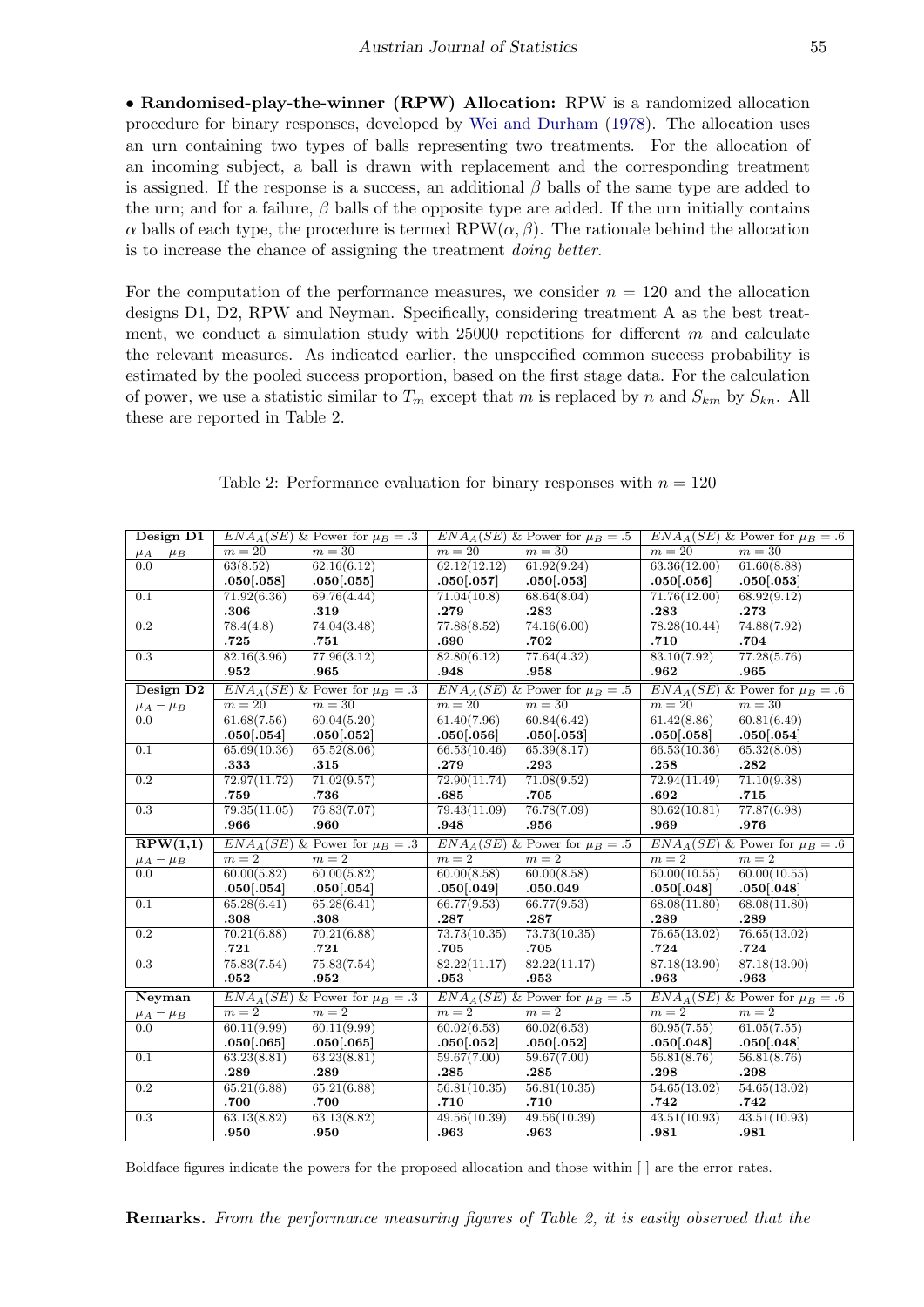proposed allocations maintain more or less a similar level of power with the Neyman allocation. Moreover, the number of allocations to the better treatment is always more than 50% and increases with increasing effectiveness of the better treatment. However, the performance of the proposed allocation designs (i.e. D1 and D2) remain similar for varying choices of  $\mu_B$ . It is interesting to note that the allocation figures for D1 are mostly higher than those for the RPW $(1,1)$  allocation but both the procedures maintain a similar level of power. Again, as observed and explained for continuous responses, the number of allocation decreases with increase in m, the first stage allocation number. Thus, the proposed allocation designs assign more subjects to the better treatment keeping similar power level and hence is attractive from both the ethical and inferential viewpoints.

#### 3.3. Redesigning a real trial

We further investigate the usefulness of the proposed designs considering the results of the real clinical trial on the treatment of patients with depressive disorder, conducted by [Tamura,](#page-18-16) [Faries, Andersen, and Heiligenstein](#page-18-16) [\(1994\)](#page-18-16). The objective was to evaluate the clinical efficacy of Fluoxetine in the treatment of depressive disorder. First of all, we consider the data on patients with shortened rapid eye movement latency and consider the negative of the change in the first 17 items on the Hamilton Depression Scale after a minimum of 3 weeks therapy as the response. Then the response is continuous and a higher response indicates a favourable situation. Thus we have the response information on 42 patients, of which 21 were assigned to Fluoxetine and the rest to Placebo. For a valid assessment of the data, we prepare separate normal QQ plots for the response data on each treatment. The plots can be found in Figure 3 below.



Figure 5: Normal QQ plots for the response on each treatment.

It is easy to observe that the QQ plots strongly support the normality of the underlying distributions. Assuming normality, we also conducted a test of equality of treatment effects and found a strong support (p value  $1\%$ ) in favour of the superiority of Fluoexetine. We use these data as our first stage, where  $m = 21$  assignments are made to each treatment and calculate mean responses and standard deviations as (11.14, 5.825) for Fluoxetine and (5.810, 7.607) for Placebo. Treating these summary measures as the true parameters for the respective normal response distributions, we carry out a simulation study considering different allocation designs and calculate the expected allocation proportion (EAP) to the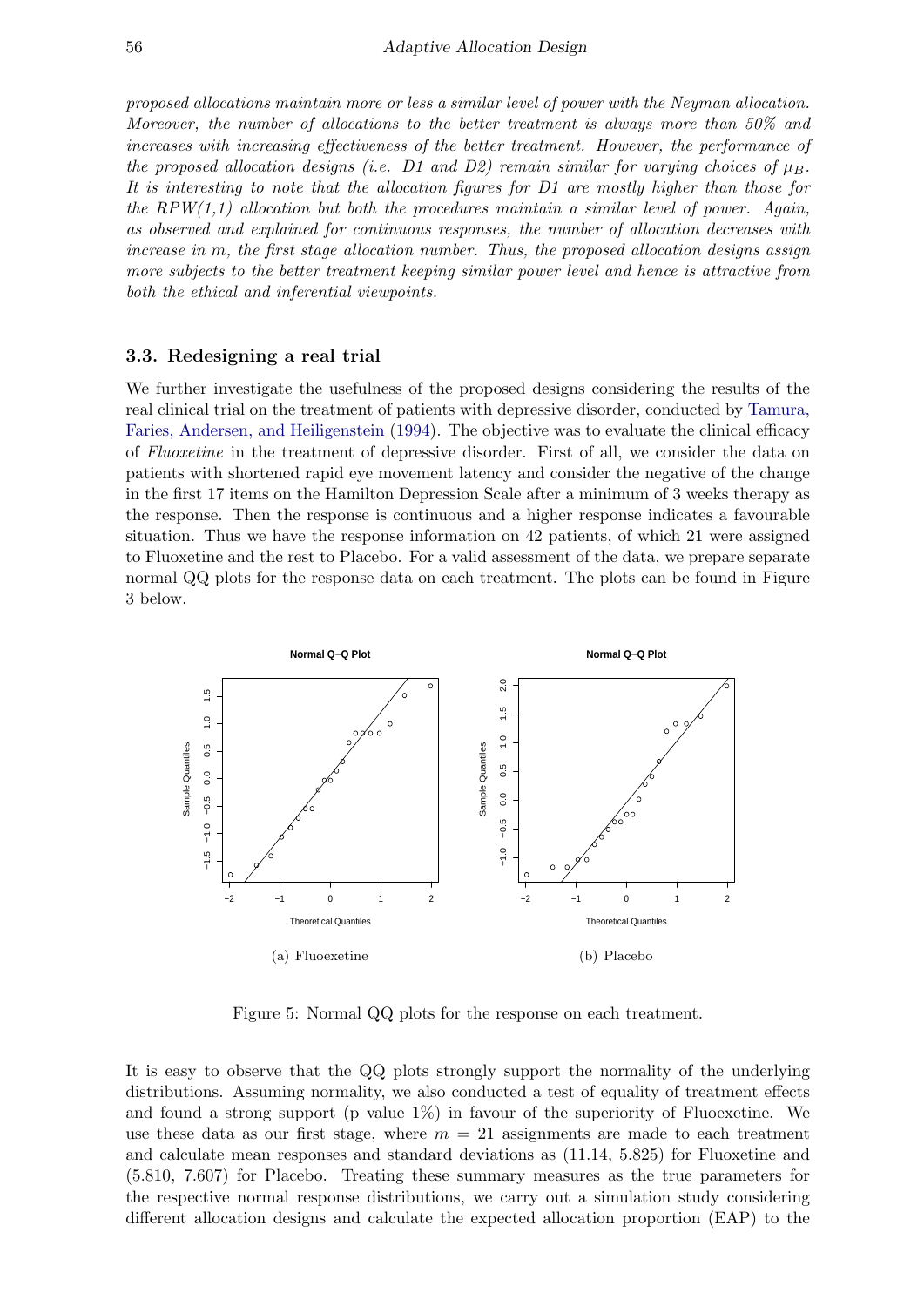better treatment (i.e. Fluoxetine) for varying trial size(n). However, for brevity, we provide only a plot (see Figure 6) of the the EAP to Fluoxetine for different values of  $n$  adopting different allocation schemes.



Figure 6: Comparing EAP to Fluoxetine in the redesigned trial considering normal responses for the allocation designs  $D1(\Box)$ ,  $D2(\bigcirc)$ ,  $D3(\triangle)$ , BB(•) and Neyman( $\blacktriangle$ ).



Figure 7: Comparing EAP to Fluoxetine in the redesigned trial considering binary responses for the allocation designs  $D_1(\Box)$ ,  $D_2(\bigcirc)$ ,  $D_3(\Delta)$ ,  $RPW(\bullet)$  and  $Neyman(\blacktriangle)$ .

The nature of EAP for varying  $n$  indicates the usefulness of the proposed data dependent allocations (i.e. D1 and D2) over the competitors. However, the EAP for D3 is always higher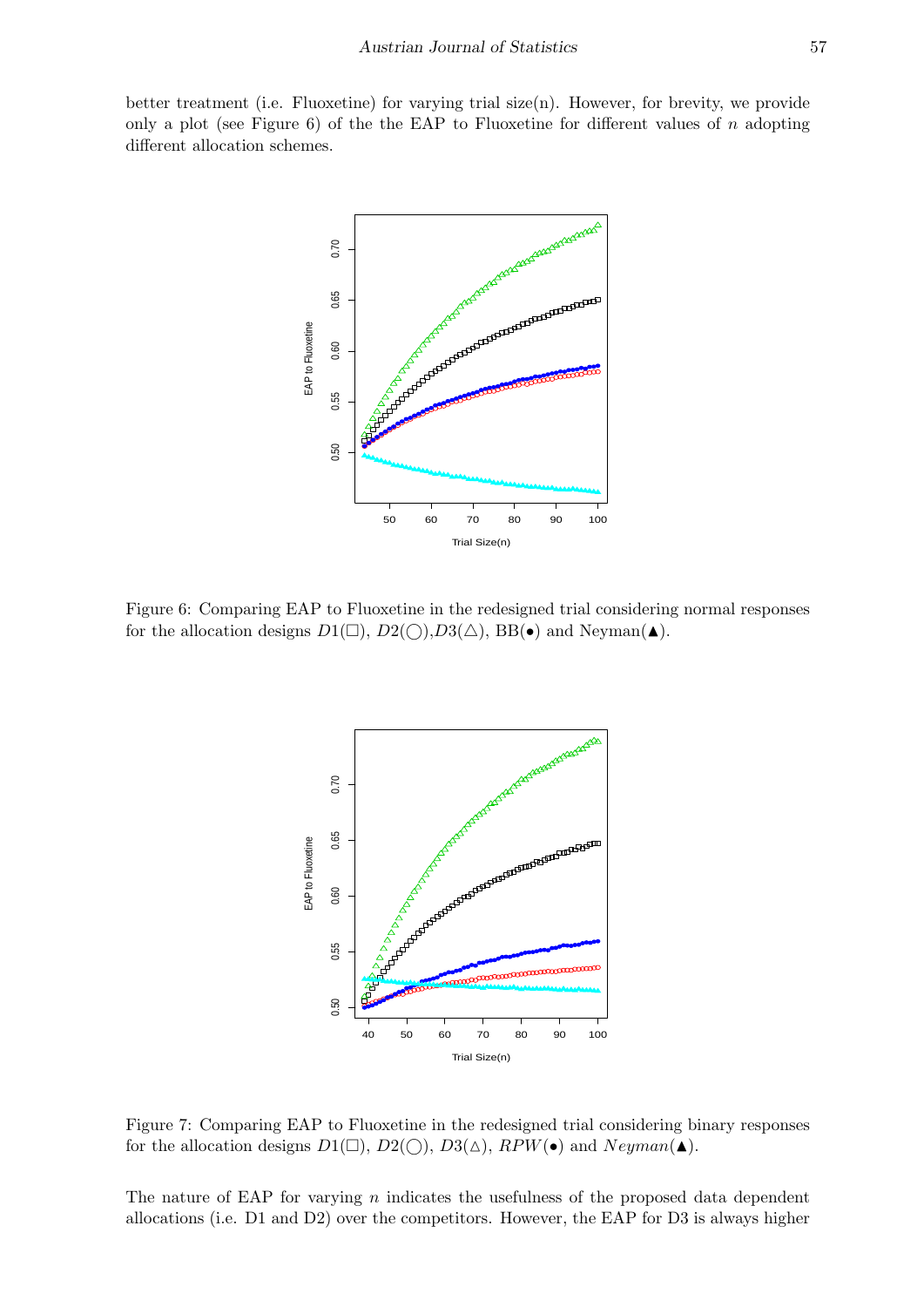than those corresponding to D1 and D2. This is quite natural, as the first stage data provides a strong evidence of superiority of Fluoxetine and being a purely two stage design, D3 relies solely on the first stage for the second stage allocation and hence, on average, assigns more subjects to Fluoxetine. But D1 and D2 take into account both the first stage and available second stage data for further allocations in the second stage and hence are a little conservative in favouring Fluoxetine (i.e. the better treatment). For the response adaptive competitors (i.e. BB and Neyman) we use the available data of 42 assignments to obtain the starting estimates and start adaptation from the 43 rd patient onwards. BB allocation maintains an allocation proportion close to D2 but EAP for the Neyman allocation decreases from 50% as the better treatment has lower variability.

However, the final response of the actual trial was binary and considering shortened REML group, we get 39 responses (excluding the misclassified observations) of which 19 were from Fluoxetine and the remaining 20 from the Placebo arm. The number of successes were 11 and 7, from Fluoxetine and Placebo, respectively and hence we estimate the corresponding success rates as  $\frac{11}{19}$  and  $\frac{7}{20}$ . Considering, these as the first stage data with  $m = 19$ , we, as earlier, carry out a simulation study considering different allocation designs to obtain the EAP figures to Fluoxetine for different values of  $n$ . For the calculation of the mid p value, we use the pooled proportion of success  $\frac{11+7}{20+19} = \frac{18}{39}$  as an estimate of  $\mu$ . However, we provide only a plot (see Figure 7) of the EAP figures to Fluoxetine for different values of n. As in the continuous responses, the plot shows increasing nature of EAP for varying n. As earlier, we use the summary measures based on 39 assignments to obtain initial estimates for the response adaptive competitors (i.e.  $RPW(1,1)$  and Neyman) and start adaptation from the 40 th patient onwards. EAP for  $RPW(1,1)$  is observed to be higher than those for D3 but lower than D1 and D2. However, EAP for the Neyman allocation decreases initially and then becomes stable at the limiting proportion  $51\%$ These indicate the advantage of data dependent allocation over the fixed allocation design and hence make the proposed allocations as practitioner's one of the choices.

## 4. Concluding remarks

Adaptive allocation designs for normal and binary responses, proposed in the current work, show promising results over the existing competitors. Combinations of equiprobability and adaptive randomization made the proposed designs beneficial from the viewpoints of both clinician and statistician. However, the only subjectivity remains in the selection of the first stage sample size  $m$ . A smaller choice outweighs the importance of the first stage whereas a higher choice reduces ethical allocation. Therefore, an optimum choice is required for  $m$ . Since, the proposed allocation is an attempt to assign most of the subjects to the better performing treatment, one can search for an optimal  $m$ , which maximizes the expected number of allocation to the better treatment for fixed trial size  $n$ . It is easy to observe that for fixed  $(\mu_A, \mu_B)$  with  $\mu_A > \mu_B$ , the better treatment is A and the maximum value of  $ENA_A$ is  $m + (n - 2m) = n - m$ . Hence,  $m = 0$  maximizes the ethical benefit but simultaneously causes a loss in power. Therefore, as a compromise, we suggest to maximize the expected number of allocations to the better treatment subject to a fixed precision measure. However, such a choice is not immediate and we intend to work further on this issue.

Again, the allocation can be easily modified for responses like exponential or Weibull. But, these distributions are often used as life time distributions in situations where, in addition, some kind of censoring is present. Naturally, the corresponding development requires a rigorous treatment. Although the present development is based on two treatments, presence of multiple treatments is also possible. However, the corresponding development is not straightforward and depends on a number of issues. We intend to explore these aspects in a further work.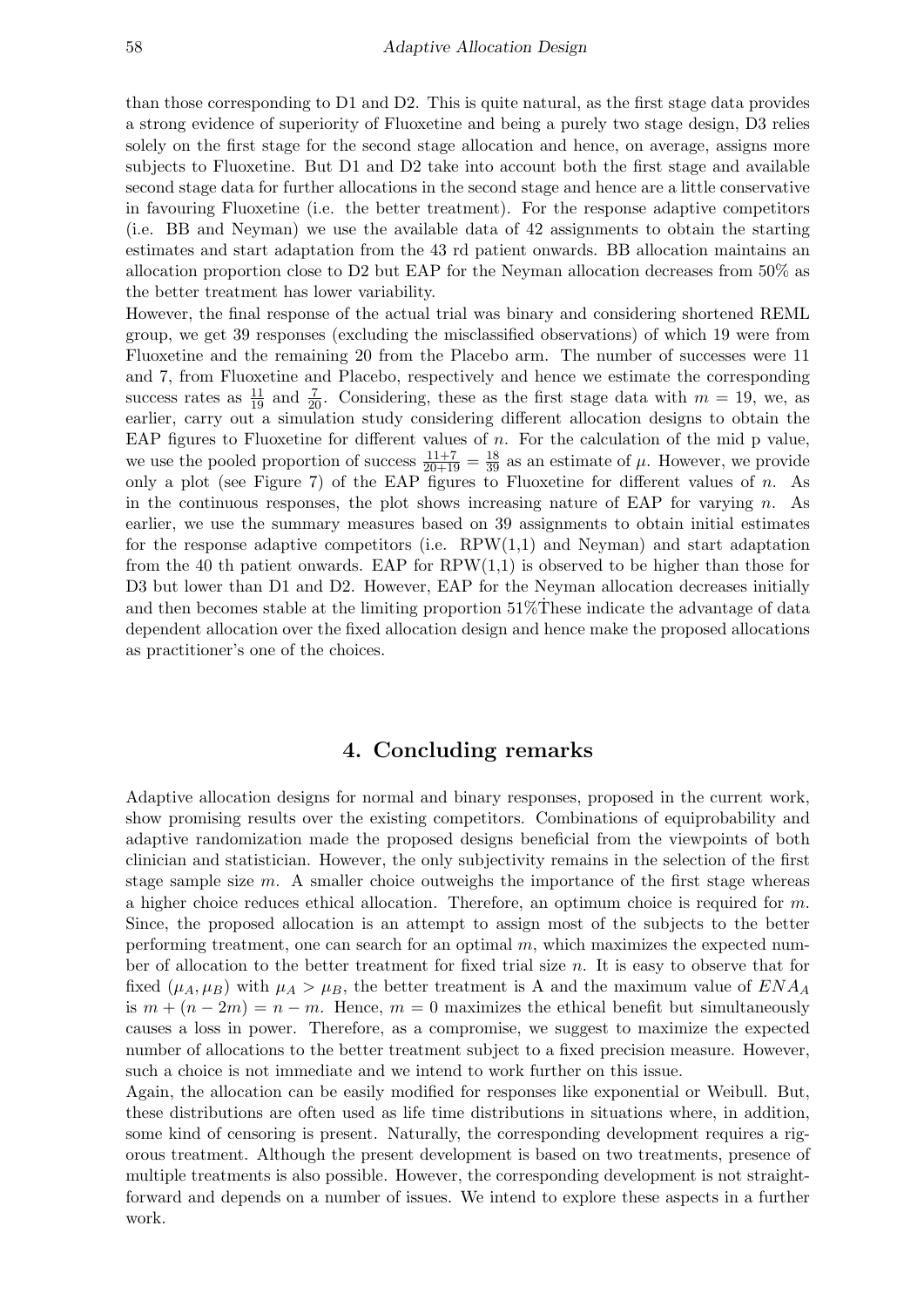# Appendix

**Result A.1.** (i) If the response to treatment k is Bernoulli with success probability  $\mu_k$ ,  $p_m$  is the p value as defined in Section 3.2 and I(.) is the indicator function, then as  $m \to \infty$ ,

$$
p_m \to I(\mu_A < \mu_B)
$$

almost surely under any  $\xi = (\mu_A, \mu_B)$  with  $\mu_A \neq \mu_B$ , and

 $p_m \to U$ 

in distribution under any  $\xi$  with  $\mu_A = \mu_B$ , where U has a uniform distribution over the *interval*  $(0, 1)$ .

**Proof**: (i) Define two independent statistics  $T_{0m} \sim F_{0m}$  and  $T_{1m} \sim F_{1m}$ , where  $F_{0m}$  is the cumulative distribution function (cdf) of  $T_m$  under  $\mu_A = \mu_B$  and  $F_{1m}$  is the cdf of  $T_m$  under any  $\xi$ . Then we can equivalently express  $p_m$  as

$$
p_m = \frac{1}{2} P(T_{0m} \ge T_{1m} | T_{1m}) + \frac{1}{2} P(T_{0m} > T_{1m} | T_{1m})
$$
  
= 
$$
1 - \frac{1}{2} \{ F_{0m}(T_{1m}) + F_{0m}(T_{1m} - 0) \}.
$$

Now, as  $m \to \infty$ ,  $T_{0m}$  converges in distribution to a  $N(0, 2\mu(1 - \mu))$  random variable, where  $\mu$  is the common unspecified value under the null hypothesis. Since the limiting cdf of  $T_{0m}$ (normal, in this case) is continuous, it follows from Pólya theorem [\(Billingsley](#page-18-17)  $(1995)$ ), that as  $m \to \infty$ ,

$$
F_{0m}(T_{1m}) - \Phi(\frac{T_{1m}}{\sqrt{2\mu(1-\mu)}}) \to 0
$$
\n(A.1)

almost surely, where  $\Phi$  is the cdf of a standard normal variate.

Since the first stage of the allocation randomizes the subjects with equal probability to different treatment arms, the resulting observations are independent and identically distributed and hence it follows from the strong law of large numbers (Chapter 6, [Billingsley](#page-18-17) [\(1995\)](#page-18-17)) that as  $m \to \infty$ 

$$
\frac{S_{km}}{m} \to \mu_k
$$

almost surely for  $k = A, B$  and consequently, for any  $\xi$ ,

$$
\frac{T_{1m}}{\sqrt{m}}\rightarrow \mu_A-\mu_B
$$

almost surely. Thus, almost surely,  $T_{1m} \to \infty$  or  $T_{1m} \to -\infty$  as  $\mu_A > \mu_B$  or  $\mu_A < \mu_B$ . Then it follows from (A.1) that as  $m \to \infty$ , both  $F_{0m}(T_{1m})$  and  $F_{0m}(T_{1m} - 0)$  converge almost surely to 1 or 0 as  $\mu_A > \mu_B$  or  $\mu_A < \mu_B$ . Hence, it follows that as  $m \to \infty$ ,  $p_m \to I(\mu_A < \mu_B)$ under  $\mu_A \neq \mu_B$ .

However, under  $\mu_A = \mu_B$ ,  $T_{0m}$  and  $T_{1m}$  are identically distributed and hence  $\frac{T_{1m}}{\sqrt{2m}}$  $\frac{T_{1m}}{2\mu(1-\mu)}$  is asymptotically standard normal. Thus  $F_{0m}(T_{1m})$  and  $F_{0m}(T_{1m} - 0)$  both converge in distribution to the same uniform random variable. Since, U and  $1-U$  have the same distribution for U having a uniform distribution over the interval  $(0, 1)$ , the proof concludes.  $\Box$ 

Note: For exponential and normal responses, [Bhattacharya and Shome](#page-18-8) [\(2015\)](#page-18-8) established the probability convergence of  $p_m$ . However, following Result A.1, almost sure convergence of  $p_m$  is straightforward.

**Result A.2.** If (2.4) holds, then under any  $\xi$  as  $n \to \infty$ 

$$
\frac{N_{An}}{n} \to \theta + (1 - 2\theta)\phi^*(\Delta)
$$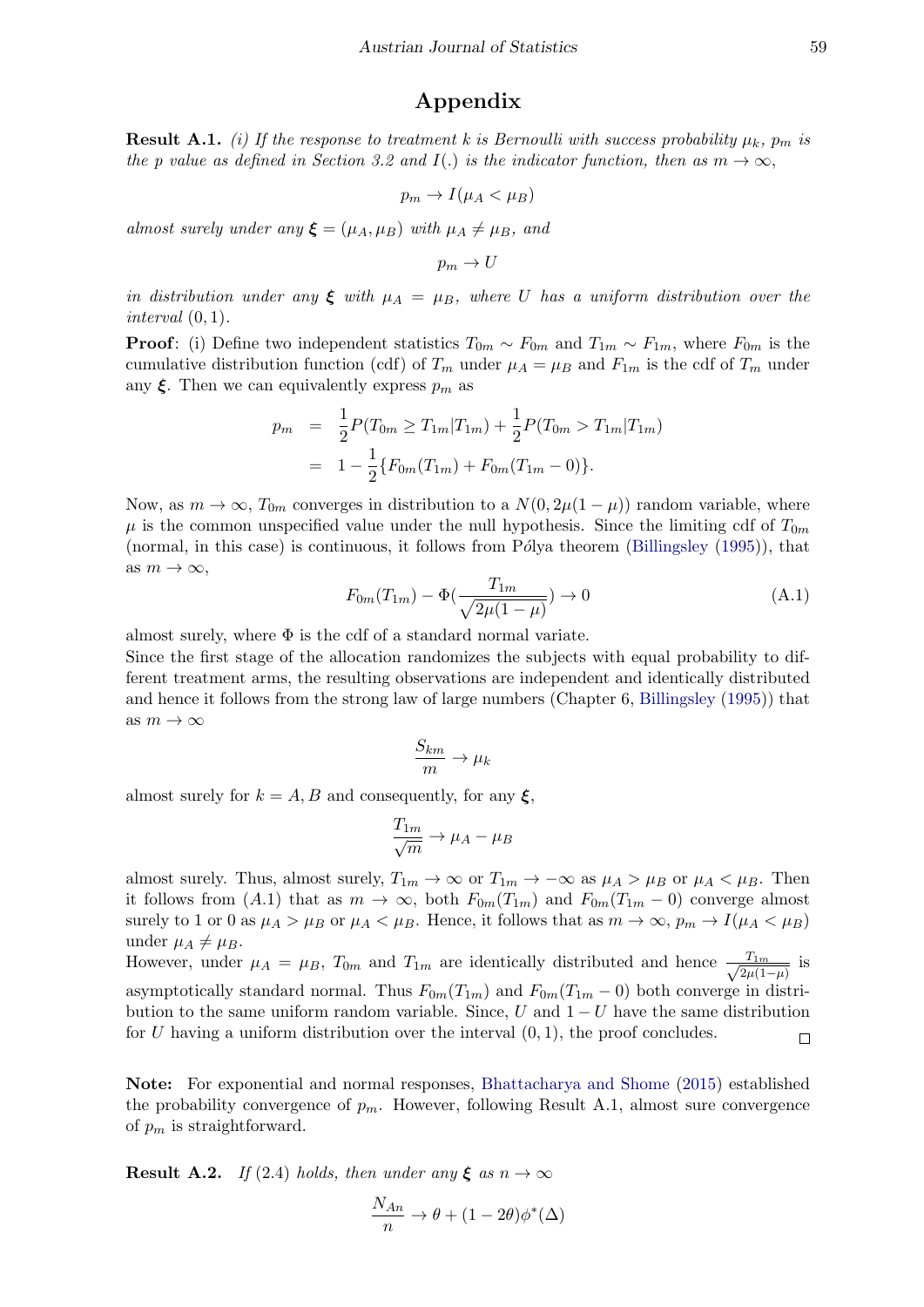almost surely, for some  $\phi^*(\Delta)$ .

**Proof**: Define  $\mathcal{G}_i$  as the total information contained in the j response and allocation data of the second stage. Now consider the representation,

$$
\frac{N_{An}}{n} = \frac{1}{n} \sum_{j=1}^{2m} \delta_j + \frac{1}{n} \sum_{j=2m+1}^{n} \{ \delta_j - E(\delta_j | \mathcal{F}_{2m}) \} + \frac{1}{n} \sum_{j=2m+1}^{n} E(\delta_j | \mathcal{F}_{2m}), \tag{A.2}
$$

where  $\mathcal{F}_{2m}$  is the total response and allocation information of the first stage. From the strong law of large numbers for the i.i.d sequence of random variables and (4), we get

$$
\frac{1}{n}\sum_{j=1}^{2m}\delta_j\to\theta
$$

almost surely, as  $m \to \infty$ .

Now, to establish the convergence for the second term on the right hand side of  $(A.2)$ , we define  $M_k = \sum_{j=2m+1}^k \frac{1}{j}$  $\frac{1}{j} \{\delta_j - E(\delta_j | \mathcal{F}_{2m})\}$  for  $k > 2m$ . Then  $\{E(M_k | \mathcal{F}_{2m}), k > 2m\}$  is a zero mean martingale with respect to  $\{\mathcal{G}_j, j \geq 2m+1\}$  and consequently, it is easy to observe from the martingale convergence theorem [\(Hall and Heyde](#page-18-18) [\(1980\)](#page-18-18)) and the fact that

$$
|\delta_j - E(\delta_j|\mathcal{F}_{2m})| \le 1 \text{ for any } j,
$$

 $E(M_k|\mathcal{F}_{2m})$  converges almost surely to zero. Applying Kronecker's Lemma we finally get

$$
\frac{1}{n} \sum_{j=2m+1}^{n} \left\{ \delta_j - E(\delta_j | \mathcal{F}_{2m}) \right\} \to 0,
$$

almost surely as  $m \to \infty$ . Again

$$
E(\delta_j|\mathcal{F}_{2m}) = E\{\phi(p_m, \hat{\Delta}_{m,j})|\mathcal{F}_{2m}\},\
$$

where  $\phi$  is a bounded function. Hence it follows from the dominated convergence theorem, strong consistency of  $\Delta_{m,j}$  and Result A.1 that as  $n \to \infty$ ,  $E\{\phi(p_m, \Delta_{m,j}) | \mathcal{F}_{2m}\}\)$  converges almost surely to  $\phi(I(\mu_A < \mu_B), \Delta)$  or  $E{\phi(U, \Delta)}$  as  $\mu_A \neq \mu_B$  or  $\mu_A = \mu_B$ , respectively. Hence the last term in the righthand side of (A.2) converges almost surely to  $(1 - 2\theta)\phi^*(\Delta)$ , where

$$
\phi^*(\Delta) = \phi(I(\mu_A < \mu_B), \Delta) \text{ for } \mu_A \neq \mu_B,
$$
  
=  $E\{\phi(U, \Delta)\}\text{ for } \mu_A = \mu_B.$ 

Combining all these, we finally get the desired result.

#### Acknowledgements

The authors are grateful to the Editor, Associate Editor and the anonymous Reviewer for their valuable suggestions, which helped to improve the quality of the manuscript.

### References

<span id="page-17-0"></span>Agresti A (2010). Analysis of Ordinal Categorical Data. John Wiley & Sons, Inc., Hoboken, New Jersey.

<span id="page-17-1"></span>Agresti A (2013). Categorical Data Analysis. John Wiley & Sons, Inc., Hoboken, New Jersey.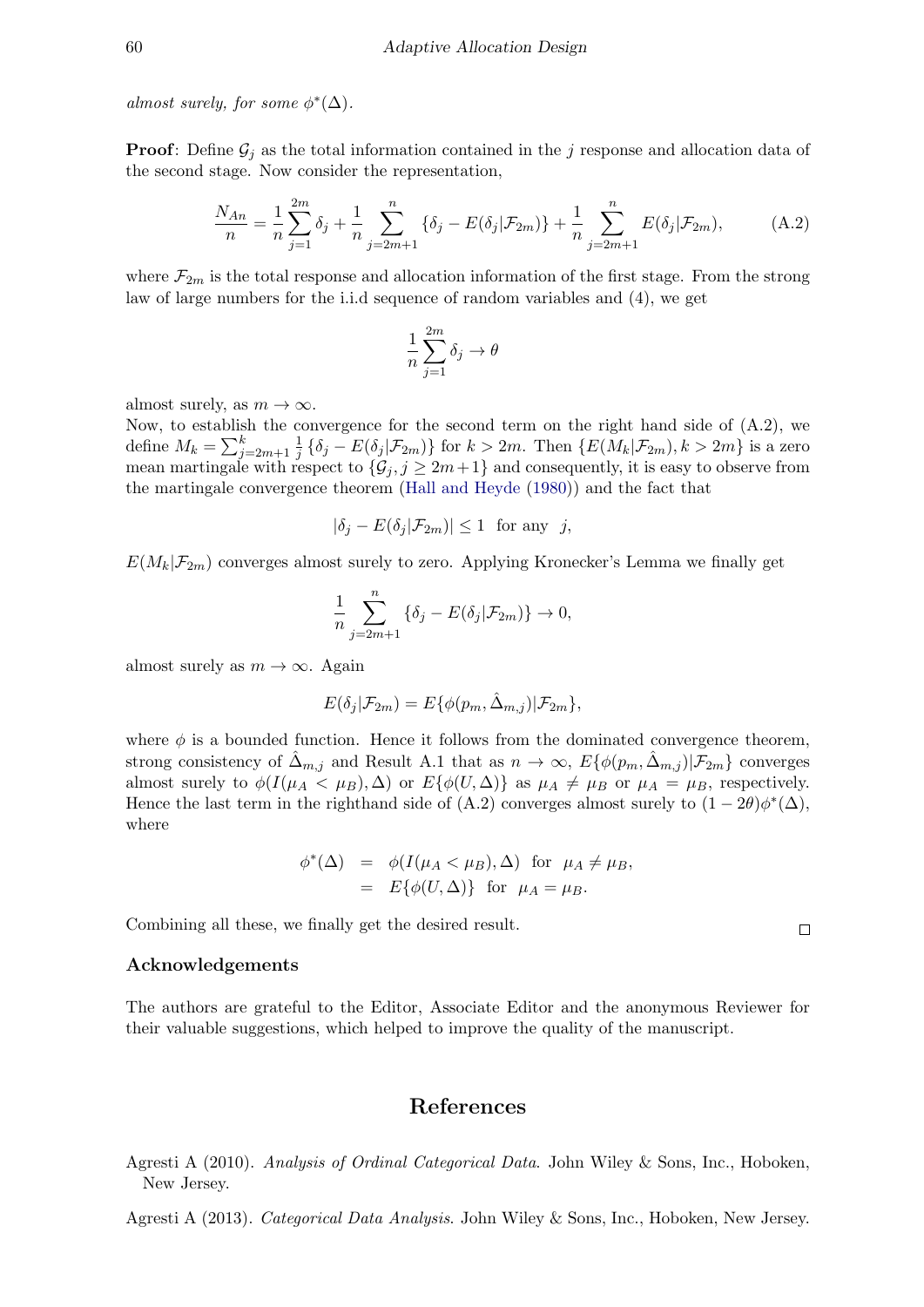- <span id="page-18-3"></span>Antognini AB, Giovagnoli A (2015). Adaptive Designs for Sequential Treatment Allocation. Chapman and Hall.
- <span id="page-18-2"></span>Atkinson AC, Biswas A (2014). Randomised Response-Adaptive Designs in Clinical Trials. CRC Press, Boca Raton.
- <span id="page-18-4"></span>Bandyopadhyay U, Bhattacharya R (2006). "An Optimal Sequential Procedure In Ethical Allocation." Journal of Statistical Planning and Inference, 136(2), 430–446.
- <span id="page-18-5"></span>Bandyopadhyay U, Bhattacharya R (2007). "On an Ethical Cum Optimal Adaptive Allocation Design." Statistics, 41(6), 471–483.
- <span id="page-18-9"></span>Bandyopadhyay U, Biswas A (2001). "Adaptive Designs For Normal Responses With Prognostic Factors." Biometrika, 88(2), 409–419.
- <span id="page-18-6"></span>Bandyopadhyay U, Biswas A, Bhattacharya R (2009). "A Bayesian Adaptive Design for Two-Stage Clinical Trials with Survival Data." Life Time Data Analysis, 15, 468–492.
- <span id="page-18-7"></span>Bandyopadhyay U, Biswas A, Bhattacharya R (2010). "A Covariate-Adjusted Adaptive Design for Two-Stage Clinical Trials with Survival Data." Statistica Neerlandica, 64(2), 202–226.
- <span id="page-18-8"></span>Bhattacharya R, Shome M (2015). "A Randomized Two Stage Allocation for Continuous Response Clinical Trials." Statistical Methods & Applications, 24(3), 373-386.
- <span id="page-18-17"></span>Billingsley P (1995). Probability and Measure. John Wiley & Sons, Inc.,New Jersey. ISBN 978-1482203530.
- <span id="page-18-1"></span>Coad DS (1992). "Some Results on Estimation for Two Stage Clinical Trials." Sequential Analysis, 11(4), 299–311.
- <span id="page-18-0"></span>Colton T (1963). "A Model for Selecting One of Two Medical Treatments." Journal of American Statistical Association, 58(302), 388–400.
- <span id="page-18-18"></span>Hall P, Heyde CC (1980). Martingale Limit Theory and Its Application. Academic Press, London. ISBN 978-1482203530.
- <span id="page-18-13"></span>Hu F, Rosenberger WF (2006). The Theory of Response-Adaptive Randomization in Clinical Trials. Wiley Interscience, New York. ISBN 978-1482203530.
- <span id="page-18-11"></span>Lehmann EL, Romano JP (2005). Testing Statistical Hypotheses. Springer, New York. ISBN 978-1482203530.
- <span id="page-18-12"></span>Melfi VF, Page C, Geraldes M (2001). "An Adaptive Randomized Design with Application to Estimation." Canadian Journal of Statistics, 29(1), 107–116.
- <span id="page-18-10"></span>Rosenberger WF, Lachin JL (2002). Randomisation in Clinical Trials: Theory and Practice. Wiley, New York. ISBN 978-1482203530.
- <span id="page-18-16"></span>Tamura RN, Faries DE, Andersen JS, Heiligenstein JH (1994). "A Case Study of an Adaptive Clinical Trial in the Treatment of Out-Patients with Depressive Disorder." Journal of the American Statistical Association, **89**(427), 768–776.
- <span id="page-18-15"></span>Wei LJ, Durham S (1978). "The Randomized Play-The-Winner Rule in Medical Trials." Journal of the American Statistical Association, 73(364), 838–843.
- <span id="page-18-14"></span>Yi Y, Wang X (2015). "Statistical Inference Following Response-Adaptive Randomization." In, Modern Adaptive Randomized Clinical Trials, Edited by Oleksandr Sverdlov, 73, 838– 843.